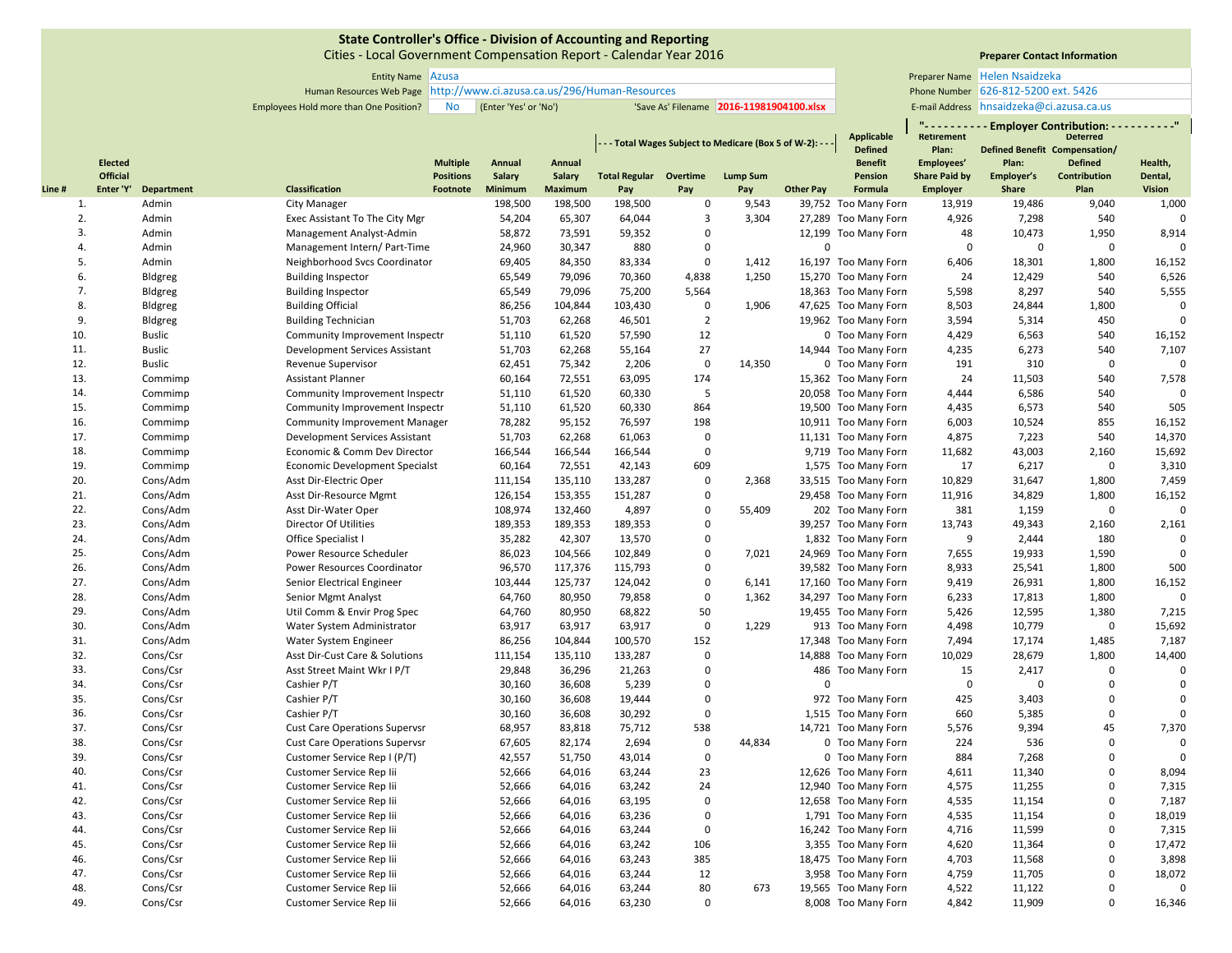Cities ‐ Local Government Compensation Report ‐ Calendar Year 2016

# **Preparer Contact Information**

**" ‐ ‐ ‐ ‐ ‐ ‐ ‐ ‐ ‐ ‐ Employer Contribution: ‐ ‐ ‐ ‐ ‐ ‐ ‐ ‐ ‐ ‐"**

| Entity Name Azusa |           |                                                            |                                          | Preparer Name Helen Nsaidzeka            |
|-------------------|-----------|------------------------------------------------------------|------------------------------------------|------------------------------------------|
|                   |           | s Web Page   http://www.ci.azusa.ca.us/296/Human-Resources |                                          | Phone Number 626-812-5200 ext. 5426      |
| ne Position?      | <b>No</b> | (Enter 'Yes' or 'No')                                      | 'Save As' Filename 2016-11981904100.xlsx | E-mail Address hnsaidzeka@ci.azusa.ca.us |

Human Resources Web Page Phone Number http://www.ci.azusa.ca.us/296/Human‐Resources

Employees Hold more than One Position? No (Enter 'Yes' or 'No') 'Save As' Filename 2016-11981904100.xlsx | E-mail Address

|       |                 |                   |                                       |                  |               |                |                               |             | - - Total Wages Subject to Medicare (Box 5 of W-2): - - |                  | Applicable<br><b>Defined</b> | Retirement<br>Plan:  | <b>Defined Benefit Compensation/</b> | <b>Deterred</b>     |                |
|-------|-----------------|-------------------|---------------------------------------|------------------|---------------|----------------|-------------------------------|-------------|---------------------------------------------------------|------------------|------------------------------|----------------------|--------------------------------------|---------------------|----------------|
|       | <b>Elected</b>  |                   |                                       | <b>Multiple</b>  | Annual        | Annual         |                               |             |                                                         |                  | <b>Benefit</b>               | Employees'           | Plan:                                | <b>Defined</b>      | Health,        |
|       | <b>Official</b> |                   |                                       | <b>Positions</b> | <b>Salary</b> | Salary         | <b>Total Regular Overtime</b> |             | <b>Lump Sum</b>                                         |                  | Pension                      | <b>Share Paid by</b> | Employer's                           | <b>Contribution</b> | Dental,        |
| Line# | Enter 'Y'       | <b>Department</b> | <b>Classification</b>                 | Footnote         | Minimum       | <b>Maximum</b> | Pay                           | Pay         | Pay                                                     | <b>Other Pay</b> | Formula                      | <b>Employer</b>      | Share                                | Plan                | <b>Vision</b>  |
| 50.   |                 | Cons/Csr          | Customer Service Rep Iii              |                  | 52,666        | 64,016         | 62,893                        | 24          |                                                         |                  | 12,713 Too Many Forn         | 4,646                | 11,429                               | $\mathbf 0$         | 8,987          |
| 51.   |                 | Cons/Csr          | <b>Field Service Representative</b>   |                  | 58,023        | 70,528         | 69,677                        | 112         | 3,052                                                   |                  | 7,793 Too Many Forn          | 5,501                | 13,786                               | $\mathbf 0$         | 18,072         |
| 52.   |                 | Cons/Csr          | Field Service Representative          |                  | 58,023        | 70,528         | 69,650                        | 691         |                                                         |                  | 3,280 Too Many Forn          | 5,090                | 12,521                               | $\mathbf 0$         | 18,072         |
| 53.   |                 | Cons/Csr          | <b>Field Service Supervisor</b>       |                  | 63,941        | 77,721         | 76,365                        | 419         | 1,465                                                   |                  | 3,030 Too Many Forn          | 5,400                | 13,285                               | $\mathbf 0$         | 15,862         |
| 54.   |                 | Cons/Csr          | Meter Reader                          |                  | 55,279        | 67,192         | 66,380                        | $\mathbf 0$ |                                                         |                  | 16,086 Too Many Forn         | 5,008                | 12,316                               | $\mathbf 0$         | 6,798          |
| 55.   |                 | Cons/Csr          | Meter Reader                          |                  | 55,279        | 67,192         | 62,782                        | 785         |                                                         |                  | 0 Too Many Forn              | 4,981                | 12,255                               | $\Omega$            | 6,868          |
| 56.   |                 | Cons/Csr          | Meter Reader                          |                  | 55,279        | 67,192         | 66,381                        | $\mathbf 0$ |                                                         |                  | 22,461 Too Many Forn         | 4,964                | 12,207                               | $\mathbf 0$         | $\mathbf 0$    |
| 57.   |                 | Cons/Csr          | Meter Reader / Part-Time              |                  | 54,184        | 65,874         | 39,237                        | $\mathbf 0$ |                                                         |                  | 0 Too Many Forn              | 24                   | 6,637                                | $\mathbf 0$         | $\mathbf 0$    |
| 58.   |                 | Cons/Csr          | Meter Reader / Part-Time              |                  | 54,184        | 65,874         | 15,395                        | $\Omega$    |                                                         |                  | 0 Too Many Forn              | .5                   | 959                                  | $\Omega$            | $\mathbf 0$    |
| 59.   |                 | Cons/Csr          | Meter Reader / Part-Time              |                  | 54,184        | 65,874         | 30,928                        | 0           |                                                         |                  | 0 Too Many Forn              | 643                  | 5,241                                | $\mathbf 0$         | $\mathbf 0$    |
| 60.   |                 | Cons/Csr          | Meter Reader / Part-Time              |                  | 54,184        | 65,874         | 78                            | $\mathbf 0$ |                                                         | $\Omega$         |                              | $\mathbf 0$          | $\mathbf 0$                          | $\mathbf 0$         | $\mathbf 0$    |
| 61.   |                 | Cons/Csr          | Meter Reader / Part-Time              |                  | 54,184        | 65,874         | 10,431                        | $\Omega$    |                                                         | $\Omega$         |                              | $\Omega$             | $\Omega$                             | $\Omega$            | $\mathbf 0$    |
| 62.   |                 | Cons/Csr          | Meter Reader / Part-Time              |                  | 54,184        | 65,874         | 8,833                         | $\mathbf 0$ |                                                         | $\Omega$         |                              | $\mathbf 0$          | $\Omega$                             | $\mathbf 0$         | $\mathbf 0$    |
| 63.   |                 | Cons/Csr          | Meter Reader / Part-Time              |                  | 54,184        | 65,874         | 39,337                        | 0           |                                                         |                  | 0 Too Many Forn              | 24                   | 6,654                                | $\mathbf 0$         | $\overline{0}$ |
| 64.   |                 | Cons/Csr          | Ofc Sp I/Wtr Drght Tech P/T           |                  | 33,238        | 39,853         | 39,330                        | 0           |                                                         |                  | 1,844 Too Many Forn          | 19                   | 5,328                                | $\mathbf 0$         | $\Omega$       |
| 65.   |                 | Cons/Csr          | <b>Utility Programs Specialist</b>    |                  | 77,004        | 93,555         | 92,294                        | $\Omega$    |                                                         |                  | 28,824 Too Many Forn         | 6,970                | 19,925                               | 1,800               | 5,415          |
| 66.   | Y               | Council           | Councilmember                         |                  | 4,800         | 4,800          | 4,800                         | $\Omega$    |                                                         |                  | 20,365 Too Many Forn         | 24                   | 851                                  | $\mathbf 0$         | $\Omega$       |
| 67.   | Υ               | Council           | Councilmember                         |                  | 4,800         | 4,800          | 4,800                         | $\mathbf 0$ |                                                         |                  | 20,358 Too Many Forn         | $\mathsf 0$          | $\mathbf 0$                          | $\mathbf 0$         | $\Omega$       |
| 68.   | Y               | Council           | Councilmember                         |                  | 4,800         | 4,800          | 4,800                         | $\Omega$    |                                                         |                  | 12,515 Too Many Forn         | 120                  | 851                                  | $\Omega$            | 7,846          |
| 69.   | Y               | Council           | Councilmember                         |                  | 4,800         | 4,800          | 4,800                         | $\mathbf 0$ |                                                         |                  | 20,360 Too Many Forn         | 120                  | 851                                  | $\Omega$            | $\mathbf 0$    |
| 70.   | Y               | Council           | Mayor                                 |                  | 4,800         | 4,800          | 4,800                         | $\Omega$    |                                                         |                  | 13,485 Too Many Forn         | 120                  | 851                                  | $\Omega$            | 6,868          |
| 71.   |                 | Ctyclerk          | Chief Deputy City Clerk               |                  | 82,363        | 100,113        | 48,333                        | $\mathbf 0$ |                                                         |                  | 0 Too Many Forn              | 3,538                | 5,198                                | 750                 | 8,400          |
| 72.   | Y               | Ctyclerk          | City Clerk                            |                  | 37,083        | 37,083         | 37,083                        | $\mathbf 0$ |                                                         |                  | 8,733 Too Many Forn          | 24                   | 6,272                                | $\mathbf 0$         | 7,459          |
| 73.   |                 | Ctyclerk          | Deputy City Clerk I                   |                  | 41,912        | 50,398         | 32,096                        | 191         |                                                         |                  | 0 Too Many Forn              | 763                  | 6,245                                | $\Omega$            | 1,250          |
| 74.   |                 | Ctyclerk          | Deputy City Clerk I                   |                  | 41,912        | 50,398         | 26,700                        | $\mathbf 0$ |                                                         |                  | 1,500 Too Many Forn          | 16                   | 3,229                                | $\mathbf 0$         | $\mathbf 0$    |
| 75.   |                 | Ctyclerk          | Deputy City Clerk li                  |                  | 51,703        | 62,268         | 53,049                        | 353         |                                                         |                  | 12,709 Too Many Forn         | 23                   | 9,482                                | 540                 | 8,592          |
| 76.   |                 | Ctyclerk          | Receptionist                          |                  | 36,442        | 43,763         | 3,744                         | $\mathbf 0$ |                                                         | $\Omega$         |                              | $\mathbf 0$          | $\Omega$                             | $\Omega$            | $\mathbf 0$    |
| 77.   |                 | Ctyclerk          | Receptionist                          |                  | 36,442        | 43,763         | 29,126                        | $\mathbf 0$ |                                                         |                  | 1,267 Too Many Forn          | 636                  | 5,179                                | $\mathbf 0$         | $\Omega$       |
| 78.   |                 | Electric          | Apprentice Electr Test Techncn        |                  | 66,478        | 80,804         | 79,796                        | 9,324       |                                                         |                  | 24,080 Too Many Forn         | 5,773                | 14,203                               | $\mathbf 0$         | $\mathbf 0$    |
| 79.   |                 | Electric          | Apprentice Line Mechanic              |                  | 73,215        | 88,993         | 17,952                        | 210         |                                                         |                  | 4,588 Too Many Forn          | 6                    | 3,144                                | $\Omega$            | $\Omega$       |
| 80.   |                 | Electric          | <b>Electric Crew Supervisor</b>       |                  | 92,553        | 112,499        | 111,110                       | 40,837      |                                                         |                  | 14,784 Too Many Forn         | 8,634                | 21,247                               | $\Omega$            | 17,676         |
| 81.   |                 | Electric          | <b>Electric Crew Supervisor</b>       |                  | 92,553        | 112,499        | 111,142                       | 8,905       |                                                         |                  | 34,343 Too Many Forn         | 8,556                | 21,056                               | $\mathbf 0$         | 7,187          |
| 82.   |                 | Electric          | <b>Electric Crew Supervisor</b>       |                  | 92,553        | 112,499        | 106,688                       | 40,461      |                                                         |                  | 27,895 Too Many Forn         | 7,984                | 19,666                               | $\mathbf 0$         | 1,898          |
| 83.   |                 | Electric          | <b>Electric Distribtion Suprvisor</b> |                  | 103,199       | 125,439        | 123,878                       | 1,447       |                                                         |                  | 18,571 Too Many Forn         | 9,511                | 23,406                               | $\Omega$            | 18,072         |
| 84.   |                 | Electric          | Line Mechanic                         |                  | 83,931        | 102,019        | 100,750                       | 7,377       |                                                         |                  | 7,735 Too Many Forn          | 7,503                | 18,462                               | $\mathbf 0$         | 17,256         |
| 85.   |                 | Electric          | Line Mechanic                         |                  | 83,931        | 102,019        | 100,711                       | 18,070      |                                                         |                  | 25,134 Too Many Forn         | 7,511                | 18,482                               | $\mathbf 0$         | $\Omega$       |
| 86.   |                 | Electric          | Line Mechanic                         |                  | 83,931        | 102,019        | 100,788                       | 20,207      |                                                         |                  | 3,593 Too Many Forn          | 7,518                | 18,501                               | $\mathbf 0$         | 15,692         |
| 87.   |                 | Electric          | Line Mechanic                         |                  | 83,931        | 102,019        | 100,769                       | 14,316      |                                                         |                  | 28,881 Too Many Forn         | 24                   | 18,395                               | $\mathbf 0$         | $\Omega$       |
| 88.   |                 | Electric          | Line Mechanic                         |                  | 83,931        | 102,019        | 100,778                       | 34,148      |                                                         |                  | 30,742 Too Many Forn         | 7,821                | 19,245                               | $\mathbf 0$         | 7,187          |
| 89.   |                 | Electric          | Line Mechanic                         |                  | 83,931        | 102,019        | 6,673                         | 623         |                                                         |                  | 1,559 Too Many Forn          | $\overline{2}$       | 1,169                                | $\mathbf 0$         | $\Omega$       |
| 90.   |                 | Electric          | Office Specialist I                   |                  | 35,282        | 42,307         | 37,440                        | $\Omega$    |                                                         |                  | 10,239 Too Many Forn         | 24                   | 6,468                                | 675                 | 7,578          |
| 91.   |                 | Electric          | Senior Electric Test Techncian        |                  | 84,834        | 103,116        | 101,869                       | 17,210      | 1,547                                                   |                  | 8,668 Too Many Forn          | 7,489                | 18,426                               | $\mathbf 0$         | 15,598         |
| 92.   |                 | Enginrg           | Dir Of Pub Wrks/Cty Engineer          |                  | 151,846       | 151,846        | 151,846                       | $\mathbf 0$ |                                                         |                  | 35,707 Too Many Forn         | 10,672               | 14,940                               | 3,960               | $\Omega$       |
| 93.   |                 | Enginrg           | <b>Engineering Assistant</b>          |                  | 57,921        | 69,824         | 62,353                        | 671         |                                                         |                  | 12,276 Too Many Forn         | 4,585                | 6,794                                | $\mathbf 0$         | 7,187          |
| 94.   |                 | Enginrg           | Engineering Assistant Ii              |                  | 61,795        | 75,113         | 73,660                        | 1,528       | 6,521                                                   |                  | 17,768 Too Many Forn         | 5,735                | 8,496                                | 540                 | 7,682          |
| 95.   |                 | Enginrg           | Management Intern/ Part-Time          |                  | 24,960        | 30,347         | 1,281                         | $\mathbf 0$ |                                                         | $\Omega$         |                              | $\Omega$             | 0                                    | $\mathbf 0$         | $\Omega$       |
| 96.   |                 | Enginrg           | Public Works Inspector                |                  | 63,003        | 76,214         | 74,739                        | 50          | 2,913                                                   |                  | 6,171 Too Many Forn          | 5,571                | 8,253                                | 540                 | 16,152         |
| 97.   |                 | Finance           | <b>Accts Payable Specialist</b>       |                  | 54,204        | 65,307         | 64,044                        | 1,819       |                                                         |                  | 9,753 Too Many Forn          | 5,031                | 7,453                                | 540                 | 14,950         |
| 98.   |                 | Finance           | <b>Budget Analyst</b>                 |                  | 73,521        | 88,787         | 87,070                        | 6,149       | 1,301                                                   |                  | 13,156 Too Many Forn         | 24                   | 15,314                               | 540                 | 8,386          |
|       |                 |                   |                                       |                  |               |                |                               |             |                                                         |                  |                              |                      |                                      |                     |                |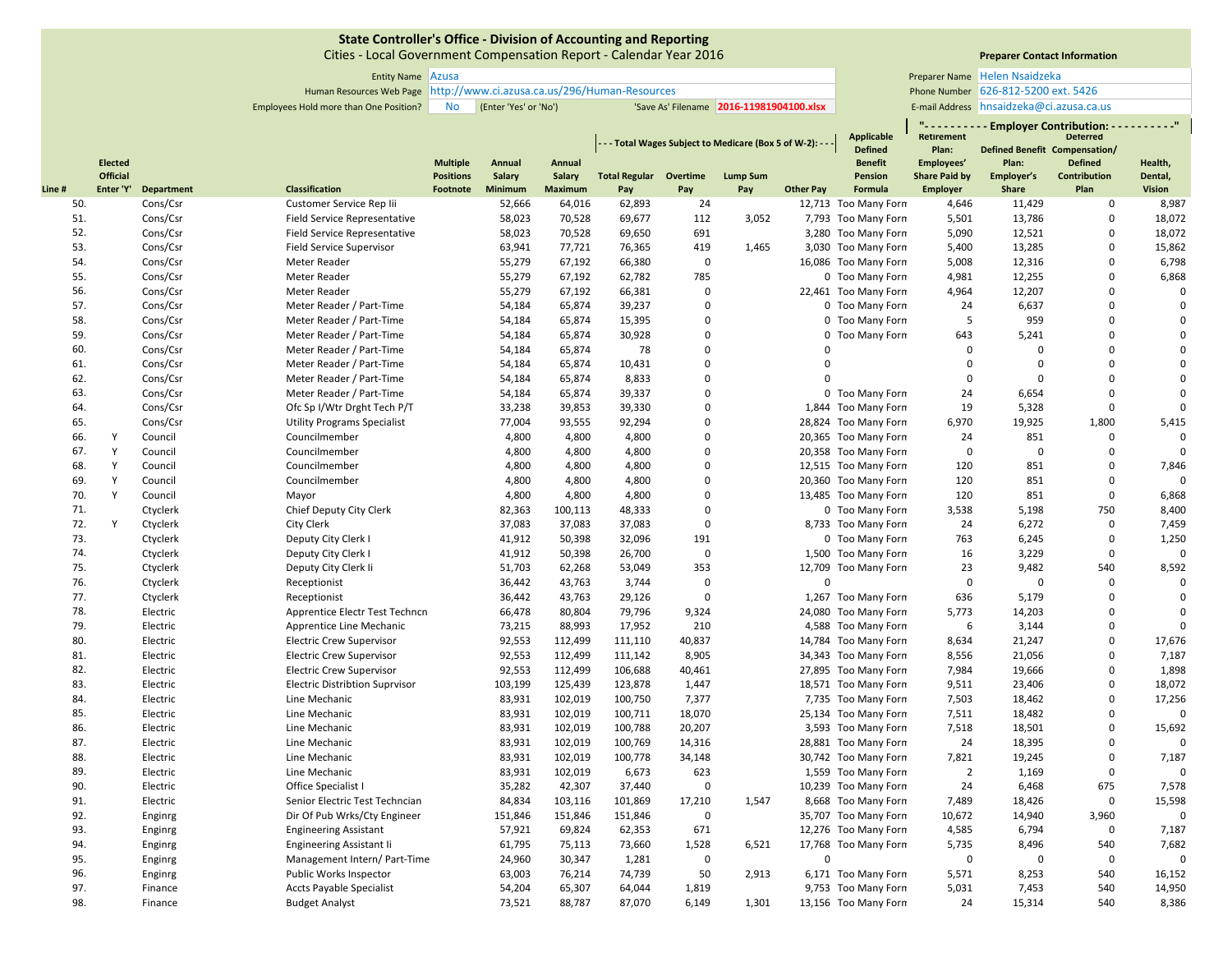Cities ‐ Local Government Compensation Report ‐ Calendar Year 2016

**Line**

# **Preparer Contact Information**

**" ‐ ‐ ‐ ‐ ‐ ‐ ‐ ‐ ‐ ‐ Employer Contribution: ‐ ‐ ‐ ‐ ‐ ‐ ‐ ‐ ‐ ‐"**

Entity Name Preparer Name Azusa Human Resources Web Page Phone Number http://www.ci.azusa.ca.us/296/Human‐Resources Employees Hold more than One Position? No (Enter 'Yes' or 'No') 'Save As' Filename 2016-11981904100.xlsx | E-mail Address Helen Nsaidzeka 626‐812‐5200 ext. 5426 E-mail Address hnsaidzeka@ci.azusa.ca.us

**Applicable** 

|              |                 |                   |                                       |                  |         |                |                               |                   | - - Total Wages Subject to Medicare (Box 5 of W-2): - - |                  | Applicable<br><b>Defined</b> | Retirement<br>Plan:  | Defined Benefit Compensation/ | <b>Deterred</b> |               |
|--------------|-----------------|-------------------|---------------------------------------|------------------|---------|----------------|-------------------------------|-------------------|---------------------------------------------------------|------------------|------------------------------|----------------------|-------------------------------|-----------------|---------------|
|              | <b>Elected</b>  |                   |                                       | <b>Multiple</b>  | Annual  | Annual         |                               |                   |                                                         |                  | <b>Benefit</b>               | Employees'           | Plan:                         | <b>Defined</b>  | Health,       |
|              | <b>Official</b> |                   |                                       | <b>Positions</b> | Salary  | <b>Salary</b>  | <b>Total Regular Overtime</b> |                   | <b>Lump Sum</b>                                         |                  | Pension                      | <b>Share Paid by</b> | Employer's                    | Contribution    | Dental,       |
| e#           | Enter 'Y'       | <b>Department</b> | Classification                        | Footnote         | Minimum | <b>Maximum</b> | Pay                           | Pay               | Pay                                                     | <b>Other Pay</b> | Formula                      | Employer             | Share                         | Plan            | <b>Vision</b> |
| 99.          | Y               | Finance           | <b>City Treasurer</b>                 |                  | 31,523  | 31,523         | 30,648                        | $\mathbf 0$       |                                                         |                  | 0 Too Many Forn              | 24                   | 5,339                         | $\mathbf 0$     | 16,152        |
| 100.         |                 | Finance           | Director Of Finance                   |                  | 144,990 | 144,990        | 135,207                       | $\mathbf 0$       |                                                         |                  | 27,530 Too Many Forn         | 9,848                | 14,143                        | 3,060           |               |
| 101.         |                 | Finance           | Director Of Finance                   |                  | 144,990 | 144,990        | 33,459                        | $\Omega$          | 48,088                                                  |                  | 8,424 Too Many Forn          | 2,348                | 3,751                         | 540             |               |
| 102.         |                 | Finance           | Jr Accountant/Payroll Specist         |                  | 54,204  | 65,307         | 4,613                         | $\mathbf 0$       |                                                         |                  | 0 Too Many Forn              | 347                  | 518                           | 45              | 1,200         |
| 103.         |                 | Finance           | Jr Accountant/Payroll Specist         |                  | 54,204  | 65,307         | 4,368                         | $\Omega$          |                                                         |                  | 1,278 Too Many Forn          | 308                  | 459                           | 45              |               |
| 104.         |                 | Finance           | Jr Accountant/Payroll Specist         |                  | 53,142  | 64,027         | 31,440                        | 4,383             | 2,578                                                   |                  | 6,613 Too Many Forn          | 2,526                | 3,713                         | 270             | 8,076         |
| 105.         |                 | Finance           | Senior Accountant                     |                  | 73,521  | 88,787         | 87,070                        | 5,378             |                                                         |                  | 9,193 Too Many Forn          | 6,549                | 9,702                         | 540             | 14,918        |
| 106.         |                 | Finance           | Senior Accountant                     |                  | 73,521  | 88,787         | 87,070                        | 4,030             | 1,434                                                   |                  | 31,664 Too Many Forn         | 6,717                | 9,950                         | 540             | 2,000         |
| 107.         |                 | Finance           | Senior Admin Tech                     |                  | 54,204  | 65,307         | 64,044                        | 1,440             | 1,251                                                   |                  | 26,948 Too Many Forn         | 4,981                | 7,380                         | 540             |               |
| 108.         |                 | Humanres          | Department Intern / Part-Time         |                  | 21,445  | 26,104         | 5,601                         | $\Omega$          |                                                         | $\Omega$         |                              | $\Omega$             | $\mathbf 0$                   | $\Omega$        |               |
| 109.         |                 | Humanres          | Director Of Human Resources           |                  | 132,500 | 132,500        | 132,801                       | $\mathbf 0$       |                                                         |                  | 16,605 Too Many Forn         | 9,486                | 13,321                        | 3,960           | 7,846         |
| 110.         |                 | Humanres          | Human Resources Tech                  |                  | 51,703  | 62,268         | 65,423                        | 220               |                                                         |                  | 3,771 Too Many Forn          | 24                   | 11,541                        | 540             | 16,152        |
| 111.         |                 | Humanres          | Human Resources Tech                  |                  | 51,703  | 62,268         | 55,735                        | 234               | 1,449                                                   |                  | 18,715 Too Many Forn         | 4,155                | 6,150                         | 540             | 1,500         |
| 112.         |                 | Humanres          | Human Resources Tech P/T              |                  | 48,714  | 58,656         | 15,985                        | $\mathbf 0$       |                                                         |                  | 0 Too Many Forn              | 0                    | $\mathbf 0$                   | $\Omega$        |               |
| 113.         |                 | Infotech          | Director Of It & Library Svcs         |                  | 151,634 | 151,634        | 148,916                       | $\Omega$          | 7,862                                                   |                  | 29,124 Too Many Forn         | 10,448               | 36,260                        | 2,160           | 7,187         |
| 114.         |                 | Infotech          | <b>Information Systems Manager</b>    |                  | 86,491  | 105,131        | 103,713                       | $\Omega$          |                                                         |                  | 5,737 Too Many Forn          | 7,868                | 22,493                        | 1,800           | 16,152        |
| 115.         |                 | Infotech          | <b>Information Tech Analyst</b>       |                  | 59,417  | 71,655         | 70,269                        | 250               |                                                         |                  | 18,715 Too Many Forn         | 5,403                | 8,004                         | 540             | 7,187         |
| 116.         |                 | Infotech          | Senior Info Tech Analyst              |                  | 73,868  | 89,745         | 88,009                        | 1,567             | 3,974                                                   |                  | 16,917 Too Many Forn         | 6,625                | 9,815                         | 540             | 7,187         |
| 117.         |                 | Infotech          | Senior Info Tech Analyst              |                  | 73,868  | 89,745         | 88,009                        | $\overline{4}$    |                                                         |                  | 15,796 Too Many Forn         | 6,681                | 9,897                         | 540             | 14,374        |
| 118.         |                 | Infotech          | Senior Info Tech Analyst              |                  | 73,868  | 89,745         | 88,009                        | $\Omega$          |                                                         |                  | 10,670 Too Many Forn         | 6,786                | 10,052                        | 540             | 16,152        |
| 119.         |                 | Library           | Administrative Analyst P/T            |                  | 57,762  | 69,680         | 235                           | $\Omega$          |                                                         | $\Omega$         |                              | $\Omega$             | $\mathbf 0$                   | $\Omega$        |               |
| 120.         |                 | Library           | Administrative Assistant P/T          |                  | 39,853  | 48,422         | 20,690                        | $\mathbf 0$       |                                                         | 354              |                              | 0                    | $\mathbf 0$                   | $\Omega$        |               |
| 121.         |                 | Library           | Administrative Assistant P/T          |                  | 39,853  | 48,422         | 22,076                        | $\Omega$          |                                                         | $\mathbf 0$      |                              | $\Omega$             | $\Omega$                      | $\Omega$        | $\Omega$      |
| 122.         |                 | Library           | Administrative Assistant P/T          |                  | 39,853  | 48,422         | 6,763                         | $\mathbf 0$       |                                                         | $\mathbf 0$      |                              | $\mathbf 0$          | $\mathbf 0$                   | $\pmb{0}$       |               |
| 123.         |                 | Library           | Administrative Assistant P/T          |                  | 39,853  | 48,422         | 9,287                         | $\mathbf 0$       |                                                         | 215              |                              | $\mathbf 0$          | $\mathbf 0$                   | $\Omega$        |               |
| 124.         |                 | Library           | City Librarian                        |                  | 73,596  | 89,456         | 39,300                        | $\mathbf 0$       | 4,380                                                   |                  | 8,619 Too Many Forn          | 3,011                | 8,478                         | 750             | 2,798         |
| 125.         |                 | Library           | Department Intern / Part-Time         |                  | 21,445  | 26,104         | 1,756                         | $\Omega$          |                                                         | $\Omega$         |                              | 0                    | $\Omega$                      | $\Omega$        |               |
| 126.         |                 | Library           | Information Tech Analyst P/T          |                  | 55,973  | 67,517         | 28,761                        | $\mathbf 0$       |                                                         |                  | 358 Too Many Forn            | 0                    | $\mathbf 0$                   | $\Omega$        |               |
| 127.         |                 | Library           | Librarian P/T                         |                  | 49,171  | 59,218         | 2,282                         | $\overline{0}$    |                                                         |                  | 0 Too Many Forn              | 5                    | 367                           | $\Omega$        |               |
| 128.         |                 | Library           | Librarian P/T                         |                  | 49,171  | 59,218         | 8,830                         | $\Omega$          |                                                         | $\Omega$         |                              | $\mathbf 0$          | $\Omega$                      | $\Omega$        |               |
| 129.         |                 | Library           | Librarian P/T                         |                  | 49,171  | 59,218         | 13,880                        | $\Omega$          |                                                         | $\Omega$         |                              | 0                    | $\Omega$                      | $\Omega$        |               |
| 130.         |                 | Library           | Librarian P/T                         |                  | 49,171  | 59,218         | 4,773                         | $\Omega$          |                                                         | $\Omega$         |                              | $\Omega$             | $\Omega$                      | $\Omega$        |               |
| 131.         |                 | Library           | Library Aide / Part-Time              |                  | 21,445  | 26,104         | 1,686                         | $\Omega$          |                                                         | $\mathbf 0$      |                              | 0                    | $\Omega$                      | $\Omega$        |               |
| 132.         |                 | Library           | Library Aide / Part-Time              |                  | 21,445  | 26,104         | 12,701                        | $\mathbf 0$       |                                                         | 466              |                              | $\Omega$             | $\Omega$                      | $\Omega$        |               |
| 133.         |                 | Library           | Library Aide / Part-Time              |                  | 21,840  | 26,541         | 531                           | $\Omega$          |                                                         | $\mathbf 0$      |                              | $\mathbf 0$          | $\Omega$                      | $\Omega$        |               |
| 134.         |                 | Library           | Library Aide / Part-Time              |                  | 21,445  | 26,104         | 10,385                        | $\Omega$          |                                                         | 137              |                              | O                    | $\Omega$                      | $\Omega$        |               |
| 135.         |                 | Library           | Library Aide / Part-Time              |                  | 21,445  | 26,104         | 306                           | $\Omega$          |                                                         | 15               |                              | $\Omega$             | $\Omega$                      | $\Omega$        |               |
| 136.         |                 | Library           | Library Aide / Part-Time              |                  | 21,445  | 26,104         | 12,109                        | $\Omega$          |                                                         | $\mathbf 0$      |                              | 0                    | $\Omega$                      | $\Omega$        |               |
| 137.         |                 | Library           | Library Aide / Part-Time              |                  | 21,445  | 26,104         | 10,447                        | $\Omega$          |                                                         | 206              |                              | $\Omega$             | $\Omega$                      | $\Omega$        |               |
| 138.         |                 | Library           | Library Aide / Part-Time              |                  | 21,445  | 26,104         | 9,008                         | $\Omega$          |                                                         | $\Omega$         |                              | $\mathbf 0$          | $\Omega$                      | $\Omega$        | 0             |
| 139.         |                 | Library           | Library Aide / Part-Time              |                  | 21,445  | 26,104         | 12,277                        | $\Omega$          |                                                         | $\Omega$         |                              | $\Omega$             | $\mathbf{0}$                  | $\Omega$        |               |
| 140.         |                 | Library           | Library Assistant lii                 |                  | 41,291  | 49,610         | 46,889                        | 8,267             |                                                         |                  | 15,194 Too Many Forn         | 3,630                | 5,381                         | 540             | 6,568         |
| 141.         |                 | Library           | Library Assistant lii                 |                  | 41,291  | 49,610         | 48,654                        | 1,611             |                                                         |                  | 16,797 Too Many Forn         | 3,828                | 5,673                         | 540             | 6,249         |
|              |                 |                   |                                       |                  |         |                |                               |                   |                                                         |                  |                              |                      |                               |                 |               |
| 142.<br>143. |                 | Library           | Library Assistant lii                 |                  | 41,291  | 49,610         | 48,650                        | 2,911<br>$\Omega$ |                                                         | $\Omega$         | 21,466 Too Many Forn         | 3,798<br>$\Omega$    | 5,629<br>$\mathbf{0}$         | 540<br>$\Omega$ | 1,000         |
|              |                 | Library           | Library Circulation Asst P/T          |                  | 23,754  | 28,808         | 10,424                        | $\mathbf 0$       |                                                         |                  |                              |                      |                               | $\mathbf 0$     |               |
| 144.         |                 | Library           | Library Circulation Asst P/T          |                  | 23,754  | 28,808         | 5,719                         | $\Omega$          |                                                         | $\Omega$         | 0 Too Many Forn              | 23                   | 978                           | $\Omega$        |               |
| 145.         |                 | Library           | Library Circulation Asst P/T          |                  | 23,754  | 28,808         | 297                           |                   |                                                         |                  |                              | $\Omega$             | $\Omega$                      |                 |               |
| 146.         |                 | Library           | <b>Library Circulation Supervisor</b> |                  | 48,147  | 58,523         | 57,391                        | 3,145             |                                                         |                  | 21,458 Too Many Forn         | 4,384                | 6,496                         | 540             | 661           |
| 147.         |                 | Library           | Library Page / Part-Time              |                  | 20,800  | 25,293         | 11,424                        | $\Omega$          |                                                         | 664              |                              | $\Omega$             | $\Omega$                      | $\Omega$        |               |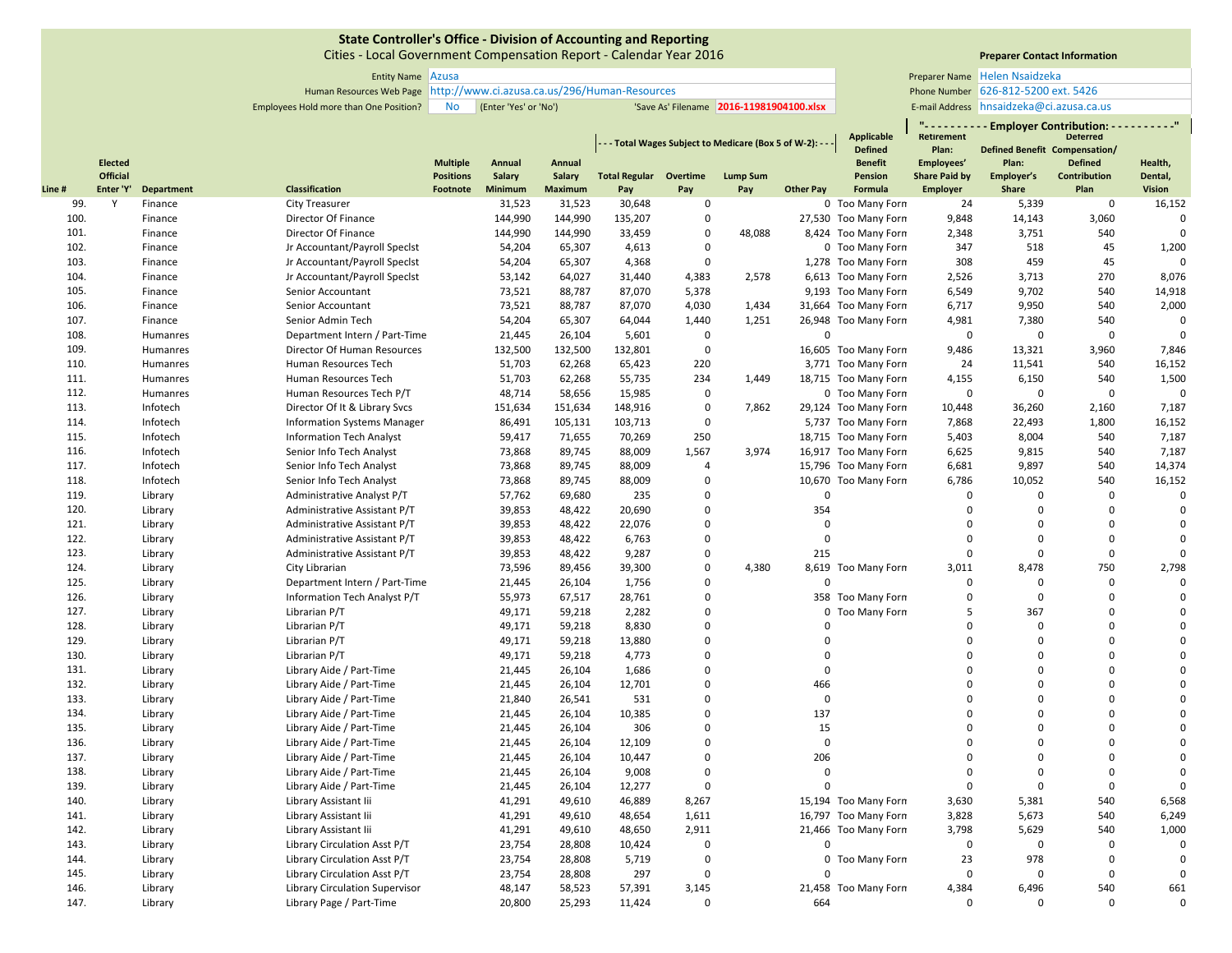Cities ‐ Local Government Compensation Report ‐ Calendar Year 2016

# **Preparer Contact Information**

**" ‐ ‐ ‐ ‐ ‐ ‐ ‐ ‐ ‐ ‐ Employer Contribution: ‐ ‐ ‐ ‐ ‐ ‐ ‐ ‐ ‐ ‐"**

Helen Nsaidzeka 626‐812‐5200 ext. 5426 E-mail Address hnsaidzeka@ci.azusa.ca.us

Entity Name Preparer Name Azusa Human Resources Web Page Phone Number http://www.ci.azusa.ca.us/296/Human‐Resources Employees Hold more than One Position? No (Enter 'Yes' or 'No') 'Save As' Filename 2016-11981904100.xlsx | E-mail Address

**Applicable**

|       |                 |                   |                                       |                  |               |                |                               |             | - - Total Wages Subject to Medicare (Box 5 of W-2): - - |                  | Applicable<br><b>Defined</b> | Retirement<br>Plan:  | <b>Defined Benefit Compensation/</b> | <b>Deterred</b>     |                |
|-------|-----------------|-------------------|---------------------------------------|------------------|---------------|----------------|-------------------------------|-------------|---------------------------------------------------------|------------------|------------------------------|----------------------|--------------------------------------|---------------------|----------------|
|       | <b>Elected</b>  |                   |                                       | <b>Multiple</b>  | Annual        | Annual         |                               |             |                                                         |                  | <b>Benefit</b>               | Employees'           | Plan:                                | <b>Defined</b>      | Health,        |
|       | <b>Official</b> |                   |                                       | <b>Positions</b> | <b>Salary</b> | Salary         | <b>Total Regular Overtime</b> |             | <b>Lump Sum</b>                                         |                  | Pension                      | <b>Share Paid by</b> | Employer's                           | <b>Contribution</b> | Dental,        |
| Line# | Enter 'Y'       | <b>Department</b> | Classification                        | Footnote         | Minimum       | <b>Maximum</b> | Pay                           | Pay         | Pay                                                     | <b>Other Pay</b> | Formula                      | <b>Employer</b>      | Share                                | Plan                | <b>Vision</b>  |
| 148.  |                 | Library           | Library Page / Part-Time              |                  | 20,800        | 25,293         | 11,185                        | 0           |                                                         | $\Omega$         |                              | 0                    | 0                                    | $\mathbf 0$         | $\mathbf 0$    |
| 149.  |                 | Library           | Library Page / Part-Time              |                  | 20,800        | 25,293         | 11,955                        | 0           |                                                         | 503              |                              | $\mathsf 0$          | $\mathbf 0$                          | $\mathbf 0$         | $\overline{0}$ |
| 150.  |                 | Library           | Lit Program Asst P/T                  |                  | 32,323        | 39,312         | 16,122                        | $\Omega$    |                                                         | $\Omega$         |                              | $\Omega$             | $\Omega$                             | $\Omega$            | $\mathbf 0$    |
| 151.  |                 | Library           | Lit Srv & Adlt Ed Coord P/T           |                  | 49,171        | 59,779         | 35,157                        | $\mathbf 0$ |                                                         |                  | 0 Too Many Forn              | 832                  | 6,808                                | $\mathbf 0$         | 1,500          |
| 152.  |                 | Library           | Senior Librarian Youth Svcs           |                  | 57,374        | 69,160         | 69,188                        | 37          | 1,282                                                   |                  | 15,233 Too Many Forn         | 5,252                | 10,487                               | 855                 | 7,846          |
| 153.  |                 | Library           | Senior Office Specialist              |                  | 44,489        | 53,498         | 52,467                        | 3,083       |                                                         |                  | 21,527 Too Many Forn         | 4,035                | 5,981                                | 540                 | 720            |
| 154.  |                 | Parkmnt           | Asst Park Maint Wrk I P/T             |                  | 29,848        | 36,296         | 18,299                        | 90          |                                                         |                  | 1,071 Too Many Forn          | 408                  | 3,299                                | $\mathbf 0$         | $\mathbf 0$    |
| 155.  |                 | Parkmnt           | Asst Park Maint Wrk I P/T             |                  | 29,848        | 36,296         | 35,140                        | 1,427       |                                                         |                  | 182 Too Many Forn            | 727                  | 5,948                                | $\mathbf 0$         | $\mathbf 0$    |
| 156.  |                 | Parkmnt           | Asst Park Maint Wrk I P/T             |                  | 29,848        | 36,296         | 21,909                        | $\mathbf 0$ |                                                         |                  | 527 Too Many Forn            | 463                  | 3,732                                | $\Omega$            | $\Omega$       |
| 157.  |                 | Parkmnt           | Asst Park Maint Wrk I P/T             |                  | 29,848        | 36,296         | 20,104                        | 308         |                                                         | 297              |                              | 0                    | 0                                    | $\mathbf 0$         | $\Omega$       |
| 158.  |                 | Parkmnt           | Asst Park Maint Wrk I P/T             |                  | 29,848        | 36,296         | 22,384                        | $\mathbf 0$ |                                                         |                  | 0 Too Many Forn              | 472                  | 3,805                                | $\mathbf 0$         | $\Omega$       |
| 159.  |                 | Parkmnt           | Park Maint Crew Supervisor            |                  | 56,832        | 68,502         | 67,176                        | 1,494       | 688                                                     |                  | 9,874 Too Many Forn          | 5,148                | 7,627                                | 540                 | 13,394         |
| 160.  |                 | Parkmnt           | Park Maint Supervisor                 |                  | 63,700        | 76,849         | 75,363                        | 1,732       |                                                         |                  | 31,674 Too Many Forn         | 6,282                | 9,679                                | 540                 | $\Omega$       |
| 161.  |                 | Parkmnt           | Park Maint Worker I                   |                  | 42,460        | 51,032         | 36,350                        | 838         |                                                         |                  | 0 Too Many Forn              | 1,160                | 5,596                                | $\mathbf 0$         | 1,308          |
| 162.  |                 | Parkmnt           | Park Maint Worker Iii                 |                  | 51,703        | 62,268         | 61,063                        | $\mathbf 0$ |                                                         |                  | 18,817 Too Many Forn         | 4,502                | 6,672                                | 540                 | 2,258          |
| 163.  |                 | Parkmnt           | Park Maint Worker Iii                 |                  | 51,703        | 62,268         | 61,063                        | 579         |                                                         |                  | 25,198 Too Many Forn         | 4,796                | 7,106                                | 540                 | $\Omega$       |
| 164.  |                 | Parkmnt           | Park Maint Worker Iii                 |                  | 51,703        | 62,268         | 61,063                        | 29          | 1,213                                                   |                  | 14,362 Too Many Forn         | 4,796                | 7,106                                | 540                 | 16,152         |
| 165.  |                 | Parkmnt           | Park Maint Worker Iii                 |                  | 51,703        | 62,268         | 60,824                        | 1,519       |                                                         |                  | 4,700 Too Many Forn          | 4,491                | 6,656                                | 540                 | 15,862         |
| 166.  |                 | Parkmnt           | <b>Recreation Superintendent</b>      |                  | 72,994        | 88,725         | 87,528                        | $\mathbf 0$ |                                                         |                  | 23,499 Too Many Forn         | 6,694                | 19,134                               | 1,800               | 6,715          |
| 167.  |                 | Planning          | Associate Planner                     |                  | 66,812        | 80,632         | 73,461                        | 746         |                                                         |                  | 12,475 Too Many Forn         | 5,331                | 7,883                                | 585                 | 7,187          |
| 168.  |                 | Police            | Admin Tech Pt-Police                  |                  | 48,714        | 58,656         | 38,749                        | 3,450       |                                                         | $\Omega$         |                              | $\Omega$             | $\mathbf 0$                          | $\mathbf 0$         | $\Omega$       |
| 169.  |                 | Police            | <b>Administrative Analyst</b>         |                  | 61,319        | 73,955         | 72,580                        | 129         |                                                         |                  | 27,134 Too Many Forn         | 5,633                | 8,347                                | 540                 | 1,777          |
| 170.  |                 | Police            | Administrative Assistant P/T          |                  | 39,853        | 48,422         | 9,108                         | $\mathbf 0$ |                                                         |                  | 0 Too Many Forn              | $\mathbf 0$          | $\mathbf 0$                          | $\mathbf 0$         | $\mathbf 0$    |
| 171.  |                 | Police            | Chief Of Police                       |                  | 194,997       | 194,997        | 104,998                       | $\mathbf 0$ | 22,128                                                  |                  | 66,905 Too Many Forn         | 10,374               | 20,632                               | 4,060               | 10,591         |
| 172.  |                 | Police            | <b>Community Svc Officer Field</b>    |                  | 50,509        | 60,897         | 60,109                        | 59,570      | 1,022                                                   |                  | 17,215 Too Many Forn         | 5,001                | 7,212                                | 540                 | 8,664          |
| 173.  |                 | Police            | Community Svc Officer Field           |                  | 50,509        | 60,897         | 60,098                        | 3,184       | 671                                                     |                  | 17,201 Too Many Forn         | 4,694                | 6,758                                | 540                 | 7,459          |
| 174.  |                 | Police            | Community Svc Officer Field           |                  | 50,509        | 60,897         | 57,920                        | 3,567       |                                                         |                  | 22,785 Too Many Forn         | 4,494                | 6,456                                | 540                 | 661            |
| 175.  |                 | Police            | Court Liaison Offcr                   |                  | 63,312        | 76,359         | 75,379                        | 127         |                                                         |                  | 29,768 Too Many Forn         | 5,858                | 8,436                                | 540                 | 600            |
| 176.  |                 | Police            | <b>Information Systems Manager</b>    |                  | 86,491        | 105,131        | 103,713                       | $\mathbf 0$ | 2,063                                                   |                  | 29,504 Too Many Forn         | 7,921                | 21,735                               | 1,800               | $\mathbf 0$    |
| 177.  |                 | Police            | <b>Information Tech Analyst</b>       |                  | 59,417        | 71,655         | 60,580                        | 1,293       | 399                                                     |                  | 21,606 Too Many Forn         | 24                   | 10,841                               | 540                 | $\Omega$       |
| 178.  |                 | Police            | Jail, Fleet & Fac Coord               |                  | 48,104        | 57,997         | 57,258                        | 2,018       |                                                         |                  | 23,691 Too Many Forn         | 4,408                | 6,353                                | 540                 | $\mathbf 0$    |
| 179.  |                 | Police            | Office Specialist I P/T               |                  | 33,238        | 39,853         | 29,844                        | $\mathbf 0$ |                                                         |                  | 0 Too Many Forn              | 621                  | 5,057                                | $\mathbf 0$         | $\Omega$       |
| 180.  |                 | Police            | Police Adminstrtive Servc Mngr        |                  | 87,733        | 107,714        | 104,749                       | $\mathbf 0$ | 6,446                                                   |                  | 38,538 Too Many Forn         | 8,270                | 16,745                               | 2,100               | 661            |
| 181.  |                 | Police            | Police Aide Iii / Part-Time           |                  | 22,984        | 27,934         | 16,239                        | 8           |                                                         |                  | 2,401 Too Many Forn          | 24                   | 3,201                                | $\mathbf 0$         | $\Omega$       |
| 182.  |                 | Police            | Police Aide lii / Part-Time           |                  | 22,984        | 27,934         | 15,467                        | 134         |                                                         |                  | 1,241 Too Many Forn          | 24                   | 2,866                                | $\pmb{0}$           | $\mathbf 0$    |
| 183.  |                 | Police            | Police Aide Iii / Part-Time           |                  | 22,984        | 27,934         | 12,161                        | $\mathbf 0$ |                                                         |                  | 1,630 Too Many Forn          | 24                   | 2,382                                | $\mathbf 0$         | $\Omega$       |
| 184.  |                 | Police            | Police Captain                        |                  | 141,619       | 172,138        | 143,505                       | 6,131       | 26,677                                                  |                  | 41,449 Too Many Forn         | 14,895               | 33,453                               | 2,100               | 18,156         |
| 185.  |                 | Police            | Police Captain                        |                  | 141,619       | 172,138        | 163,711                       | $\mathbf 0$ | 51,284                                                  |                  | 60,039 Too Many Forn         | 16,972               | 37,999                               | 2,100               | 3,692          |
| 186.  |                 | Police            | <b>Police Communication Suprvisor</b> |                  | 72,994        | 88,725         | 86,516                        | 1,827       |                                                         |                  | 0 Too Many Forn              | 6,575                | 9,469                                | 540                 | 17,448         |
| 187.  |                 | Police            | Police Dispatcher                     |                  | 50,221        | 60,550         | 59,776                        | 12,027      |                                                         |                  | 27,105 Too Many Forn         | 5,186                | 7,493                                | 540                 | $\Omega$       |
| 188.  |                 | Police            | Police Dispatcher                     |                  | 50,221        | 60,550         | 37,599                        | 1,684       | 1,684                                                   |                  | 14,145 Too Many Forn         | 2,749                | 3,903                                | $\mathbf 0$         | $\Omega$       |
| 189.  |                 | Police            | Police Dispatcher                     |                  | 50,221        | 60,550         | 59,755                        | 7,165       |                                                         |                  | 28,750 Too Many Forn         | 5,018                | 7,245                                | 540                 | $\Omega$       |
| 190.  |                 | Police            | Police Dispatcher                     |                  | 50,221        | 60,550         | 59,776                        | 16,764      |                                                         |                  | 25,170 Too Many Forn         | 5,216                | 7,522                                | 540                 | 6,715          |
| 191.  |                 | Police            | Police Dispatcher                     |                  | 50,221        | 60,550         | 59,476                        | 10,491      |                                                         |                  | 19,055 Too Many Forn         | 4,889                | 7,052                                | 540                 | 540            |
| 192.  |                 | Police            | Police Dispatcher                     |                  | 50,221        | 60,550         | 40,464                        | 2,668       |                                                         |                  | 9,618 Too Many Forn          | 20                   | 7,470                                | $\mathbf 0$         | 5,390          |
| 193.  |                 | Police            | Police Dispatcher                     |                  | 50,221        | 60,550         | 60,067                        | 12,421      | 1,248                                                   |                  | 11,116 Too Many Forn         | 5,296                | 7,695                                | 540                 | 17,448         |
| 194.  |                 | Police            | Police Dispatcher                     |                  | 50,221        | 60,550         | 59,916                        | 11,492      |                                                         |                  | 23,164 Too Many Forn         | 4,935                | 7,158                                | 540                 | 1,898          |
| 195.  |                 | Police            | Police Dispatcher                     |                  | 50,221        | 60,550         | 59,458                        | 17,484      | 616                                                     |                  | 18,141 Too Many Forn         | 4,849                | 7,004                                | 540                 | 6,711          |
| 196.  |                 | Police            | Police Dispatcher                     |                  | 50,221        | 60,550         | 58,777                        | 7,841       |                                                         |                  | 29,261 Too Many Forn         | 4,830                | 6,949                                | 540                 | $\mathbf 0$    |
|       |                 |                   |                                       |                  |               |                |                               |             |                                                         |                  |                              |                      |                                      |                     |                |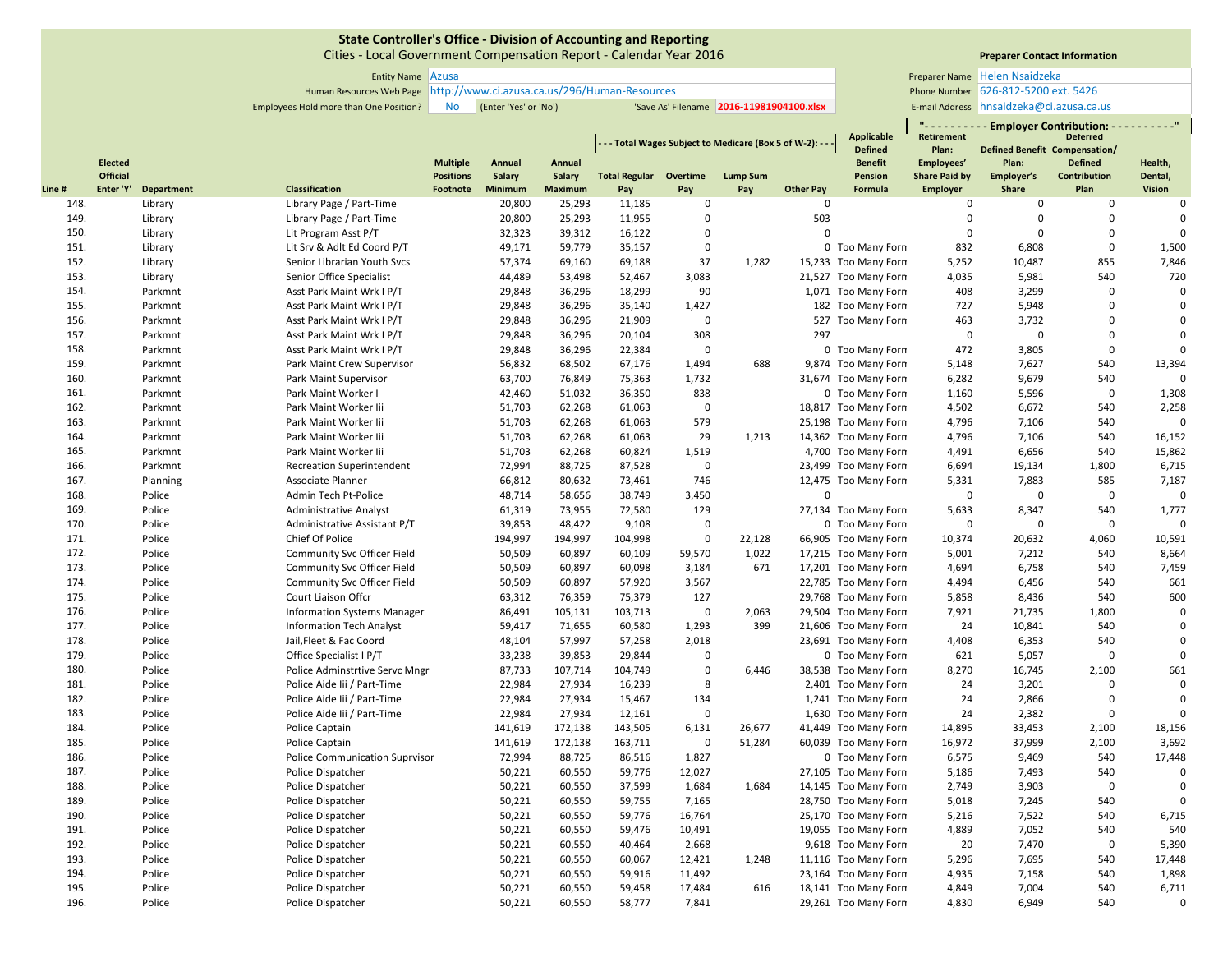Cities ‐ Local Government Compensation Report ‐ Calendar Year 2016

# **Preparer Contact Information**

**" ‐ ‐ ‐ ‐ ‐ ‐ ‐ ‐ ‐ ‐ Employer Contribution: ‐ ‐ ‐ ‐ ‐ ‐ ‐ ‐ ‐ ‐"**

| Entity Name   Azusa |           |                                                          |                                            | <b>Preparer Name</b> Helen Nsaidzeka        |
|---------------------|-----------|----------------------------------------------------------|--------------------------------------------|---------------------------------------------|
|                     |           | s Web Page http://www.ci.azusa.ca.us/296/Human-Resources |                                            | Phone Number 626-812-5200 ext. 5426         |
| ne Position?        | <b>No</b> | (Enter 'Yes' or 'No')                                    | "Save As' Filename   2016-11981904100.xlsx | E-mail Address $hnsaidzeka@ci. azusa.ca.us$ |

Human Resources Web Page Phone Number http://www.ci.azusa.ca.us/296/Human‐Resources

Employees Hold more than One Position? No (Enter 'Yes' or 'No') 'Save As' Filename 2016-11981904100.xlsx | E-mail Address

**Applicable** 

|       |                 |                   |                              |                  |               |                |                               |        | - - Total Wages Subject to Medicare (Box 5 of W-2): - - |                  | Applicable<br><b>Defined</b> | Retirement<br>Plan:  | <b>Defined Benefit Compensation/</b> | <b>Deterred</b> |               |
|-------|-----------------|-------------------|------------------------------|------------------|---------------|----------------|-------------------------------|--------|---------------------------------------------------------|------------------|------------------------------|----------------------|--------------------------------------|-----------------|---------------|
|       | <b>Elected</b>  |                   |                              | <b>Multiple</b>  | Annual        | Annual         |                               |        |                                                         |                  | <b>Benefit</b>               | Employees'           | Plan:                                | <b>Defined</b>  | Health,       |
|       | <b>Official</b> |                   |                              | <b>Positions</b> | <b>Salary</b> | Salary         | <b>Total Regular Overtime</b> |        | <b>Lump Sum</b>                                         |                  | Pension                      | <b>Share Paid by</b> | Employer's                           | Contribution    | Dental,       |
| Line# | Enter 'Y'       | <b>Department</b> | Classification               | Footnote         | Minimum       | <b>Maximum</b> | Pay                           | Pay    | Pay                                                     | <b>Other Pay</b> | Formula                      | <b>Employer</b>      | Share                                | Plan            | <b>Vision</b> |
| 197.  |                 | Police            | Police Lieutenant            |                  | 119,314       | 145,026        | 141,197                       | 19,466 | 2,331                                                   |                  | 40,923 Too Many Forn         | 15,097               | 33,976                               | 2,100           | 18,156        |
| 198.  |                 | Police            | Police Lieutenant            |                  | 119,314       | 145,026        | 141,191                       | 28,189 | 2,152                                                   |                  | 52,456 Too Many Forn         | 14,365               | 32,325                               | 2,100           | 2,000         |
| 199.  |                 | Police            | Police Lieutenant            |                  | 119,314       | 145,026        | 122,013                       | 58,748 |                                                         |                  | 25,023 Too Many Forn         | 12,559               | 28,112                               | 2,040           | 18,156        |
| 200.  |                 | Police            | Police Lieutenant            |                  | 119,314       | 145,026        | 126,743                       | 26,090 | 53,000                                                  |                  | 53,210 Too Many Forn         | 13,415               | 30,082                               | 1,920           | 661           |
| 201.  |                 | Police            | Police Officer               |                  | 75,336        | 96,332         | 94,923                        | 4,941  |                                                         |                  | 23,902 Too Many Forn         | 9,852                | 20,807                               | 0               | 18,156        |
| 202.  |                 | Police            | Police Officer               |                  | 75,336        | 96,332         | 94,915                        | 11,906 |                                                         |                  | 30,464 Too Many Forn         | 10,057               | 21,273                               | $\Omega$        | $\Omega$      |
| 203.  |                 | Police            | Police Officer               |                  | 75,336        | 96,332         | 76,102                        | 21,799 |                                                         |                  | 23,858 Too Many Forn         | 980                  | 10,320                               | $\mathbf 0$     | $\Omega$      |
| 204.  |                 | Police            | Police Officer               |                  | 75,336        | 96,332         | 94,906                        | 23,884 | 9,911                                                   |                  | 10,333 Too Many Forn         | 9,877                | 20,905                               | $\mathbf 0$     | 18,156        |
| 205.  |                 | Police            | Police Officer               |                  | 75,336        | 96,332         | 94,923                        | 18,665 | 9,932                                                   |                  | 11,163 Too Many Forn         | 9,907                | 20,967                               | $\mathbf 0$     | 18,156        |
| 206.  |                 | Police            | Police Officer               |                  | 75,336        | 96,332         | 94,821                        | 2,431  |                                                         |                  | 27,971 Too Many Forn         | 9,020                | 19,047                               | $\mathbf 0$     | 300           |
| 207.  |                 | Police            | Police Officer               |                  | 75,336        | 96,332         | 63,962                        | 6,092  |                                                         |                  | 23,679 Too Many Forn         | 974                  | 8,800                                | $\mathbf 0$     | $\Omega$      |
| 208.  |                 | Police            | Police Officer               |                  | 75,336        | 96,332         | 90,406                        | 22,981 |                                                         |                  | 14,641 Too Many Forn         | 9,444                | 19,928                               | $\mathbf 0$     | 18,156        |
| 209.  |                 | Police            | Police Officer               |                  | 75,336        | 96,332         | 63,968                        | 6,173  |                                                         |                  | 20,761 Too Many Forn         | 1,017                | 8,483                                | $\mathbf 0$     | $\Omega$      |
| 210.  |                 | Police            | Police Officer               |                  | 75,336        | 96,332         | 57,831                        | 9,540  |                                                         |                  | 5,851 Too Many Forn          | 2,519                | 14,068                               | $\mathbf 0$     | 7,297         |
| 211.  |                 | Police            | Police Officer               |                  | 75,336        | 96,332         | 90,399                        | 28,844 |                                                         |                  | 21,537 Too Many Forn         | 4,737                | 23,705                               | $\mathbf 0$     | 7,846         |
| 212.  |                 | Police            | Police Officer               |                  | 75,336        | 96,332         | 79,517                        | 9,704  |                                                         |                  | 20,613 Too Many Forn         | 7,722                | 16,264                               | $\mathbf 0$     | $\Omega$      |
| 213.  |                 | Police            | Police Officer               |                  | 75,336        | 96,332         | 90,383                        | 7,545  |                                                         |                  | 16,576 Too Many Forn         | 8,423                | 17,800                               | $\Omega$        | 7,459         |
| 214.  |                 | Police            | Police Officer               |                  | 75,336        | 96,332         | 94,929                        | 21,656 |                                                         |                  | 12,224 Too Many Forn         | 10,027               | 21,175                               | $\mathbf 0$     | 18,156        |
| 215.  |                 | Police            | Police Officer               |                  | 75,336        | 96,332         | 90,403                        | 35,827 |                                                         |                  | 34,535 Too Many Forn         | 9,160                | 19,358                               | $\mathbf 0$     | $\mathbf 0$   |
| 216.  |                 | Police            | Police Officer               |                  | 75,336        | 96,332         | 90,399                        | 12,321 |                                                         |                  | 4,334 Too Many Forn          | 9,205                | 19,401                               | $\mathbf 0$     | 18,156        |
| 217.  |                 | Police            | Police Officer               |                  | 75,336        | 96,332         | 94,282                        | 4,598  |                                                         |                  | 20,793 Too Many Forn         | 9,331                | 19,685                               | $\Omega$        | 6,868         |
| 218.  |                 | Police            | Police Officer               |                  | 75,336        | 96,332         | 89,792                        | 5,640  |                                                         |                  | 17,008 Too Many Forn         | 8,984                | 19,088                               | $\Omega$        | 17,039        |
| 219.  |                 | Police            | Police Officer               |                  | 75,336        | 96,332         | 94,925                        | 32,343 | 4,756                                                   |                  | 10,098 Too Many Forn         | 9,994                | 21,104                               | $\mathbf 0$     | 18,156        |
| 220.  |                 | Police            | Police Officer               |                  | 75,336        | 96,332         | 90,403                        | 30,436 |                                                         |                  | 4,519 Too Many Forn          | 4,594                | 20,954                               | $\mathbf 0$     | 18,156        |
| 221.  |                 | Police            | Police Officer               |                  | 75,336        | 96,332         | 94,923                        | 14,071 | 925                                                     |                  | 23,636 Too Many Forn         | 9,737                | 20,633                               | $\Omega$        | 17,472        |
| 222.  |                 | Police            | Police Officer               |                  | 75,336        | 96,332         | 90,383                        | 14,524 |                                                         |                  | 31,528 Too Many Forn         | 9,313                | 19,621                               | $\mathbf 0$     | 7,187         |
| 223.  |                 | Police            | Police Officer               |                  | 75,336        | 96,332         | 90,306                        | 1,136  |                                                         |                  | 19,715 Too Many Forn         | 4,584                | 20,903                               | $\mathbf 0$     | 7,422         |
| 224.  |                 | Police            | Police Officer               |                  | 75,336        | 96,332         | 90,402                        | 11,472 |                                                         |                  | 24,112 Too Many Forn         | 4,543                | 20,736                               | $\mathbf 0$     | $\mathbf 0$   |
| 225.  |                 | Police            | Police Officer               |                  | 75,336        | 96,332         | 94,923                        | 13,048 | 1,657                                                   |                  | 26,057 Too Many Forn         | 9,514                | 20,161                               | $\Omega$        | $\Omega$      |
| 226.  |                 | Police            | Police Officer               |                  | 75,336        | 96,332         | 85,091                        | 2,922  |                                                         |                  | 0 Too Many Forn              | 9,594                | 20,300                               | $\mathbf 0$     | 18,156        |
| 227.  |                 | Police            | Police Officer               |                  | 75,336        | 96,332         | 84,011                        | 15,736 |                                                         |                  | 17,543 Too Many Forn         | 1,111                | 11,601                               | $\mathbf 0$     | 7,187         |
| 228.  |                 | Police            | Police Officer               |                  | 75,336        | 96,332         | 90,358                        | 18,733 | 1,480                                                   |                  | 12,645 Too Many Forn         | 9,013                | 19,041                               | $\mathbf 0$     | 18,156        |
| 229.  |                 | Police            | Police Officer               |                  | 73,142        | 93,527         | 6,521                         | 1,130  | 5,429                                                   |                  | 2,064 Too Many Forn          | 510                  | 1,728                                | $\Omega$        | 615           |
| 230.  |                 | Police            | Police Officer               |                  | 75,336        | 96,332         | 94,906                        | 44,861 |                                                         |                  | 31,021 Too Many Forn         | 10,061               | 21,289                               | $\mathbf 0$     | $\Omega$      |
| 231.  |                 | Police            | Police Officer               |                  | 75,336        | 96,332         | 90,386                        | 37,412 | 7,058                                                   |                  | 7,754 Too Many Forn          | 9,231                | 19,531                               | $\mathbf 0$     | 18,156        |
| 232.  |                 | Police            | Police Officer               |                  | 75,336        | 96,332         | 94,906                        | 5,416  |                                                         |                  | 21,651 Too Many Forn         | 9,592                | 20,278                               | $\mathbf 0$     | 18,156        |
| 233.  |                 | Police            | Police Officer               |                  | 75,336        | 96,332         | 90,409                        | 11,408 |                                                         |                  | 23,632 Too Many Forn         | 9,323                | 19,710                               | $\Omega$        | 7,805         |
| 234.  |                 | Police            | Police Officer Corporal      |                  | 79,103        | 101,149        | 99,611                        | 21,630 | 889                                                     |                  | 36,708 Too Many Forn         | 10,247               | 21,666                               | 1,080           | 7,846         |
| 235.  |                 | Police            | Police Officer Corporal      |                  | 79,103        | 101,149        | 94,889                        | 39,882 | 1,905                                                   |                  | 12,926 Too Many Forn         | 9,470                | 20,065                               | 1,080           | 18,156        |
| 236.  |                 | Police            | Police Officer Corporal      |                  | 79,103        | 101,149        | 97,584                        | 309    |                                                         |                  | 18,973 Too Many Forn         | 9,986                | 21,040                               | 630             | 18,156        |
| 237.  |                 | Police            | Police Officer Corporal      |                  | 79,103        | 101,149        | 99,633                        | 49,487 | 1,741                                                   |                  | 26,403 Too Many Forn         | 10,664               | 22,531                               | 1,080           | 17,472        |
| 238.  |                 | Police            | Police Officer Corporal      |                  | 79,103        | 101,149        | 90,407                        | 36,573 | 1,644                                                   |                  | 31,493 Too Many Forn         | 9,316                | 19,690                               | $\mathbf 0$     | $\mathbf 0$   |
| 239.  |                 | Police            | Police Officer Corporal      |                  | 79,103        | 101,149        | 99,666                        | 9,855  |                                                         |                  | 21,496 Too Many Forn         | 10,436               | 22,026                               | 1,080           | 17,676        |
| 240.  |                 | Police            | Police Officer Corporal      |                  | 79,103        | 101,149        | 95,154                        | 17,753 |                                                         |                  | 15,932 Too Many Forn         | 9,998                | 21,147                               | 1,080           | 18,156        |
| 241.  |                 | Police            | Police Officer Corporal      |                  | 79,103        | 101,149        | 98,996                        | 21,696 | 7,187                                                   |                  | 16,664 Too Many Forn         | 10,374               | 21,913                               | 1,080           | 14,370        |
| 242.  |                 | Police            | Police Officer Corporal      |                  | 79,103        | 101,149        | 99,651                        | 15,715 |                                                         |                  | 30,330 Too Many Forn         | 10,489               | 22,164                               | 1,080           | 18,156        |
| 243.  |                 | Police            | Police Officer Corporal      |                  | 79,103        | 101,149        | 99,057                        | 12,517 |                                                         |                  | 19,520 Too Many Forn         | 9,749                | 20,584                               | 1,080           | 18,156        |
| 244.  |                 | Police            | Police Officer Reserve / P/T |                  | 47,299        | 57,491         | 54,291                        | 3,909  |                                                         |                  | 2,715 Too Many Forn          | 2,304                | 13,194                               | $\mathbf 0$     | $\Omega$      |
| 245.  |                 | Police            | Police Officer Reserve / P/T |                  | 47,299        | 57,491         | 24,852                        | 166    |                                                         |                  | 0 Too Many Forn              | $\mathbf 0$          | $\mathbf 0$                          | $\mathbf 0$     | $\Omega$      |
|       |                 |                   |                              |                  |               |                |                               |        |                                                         |                  |                              |                      |                                      |                 |               |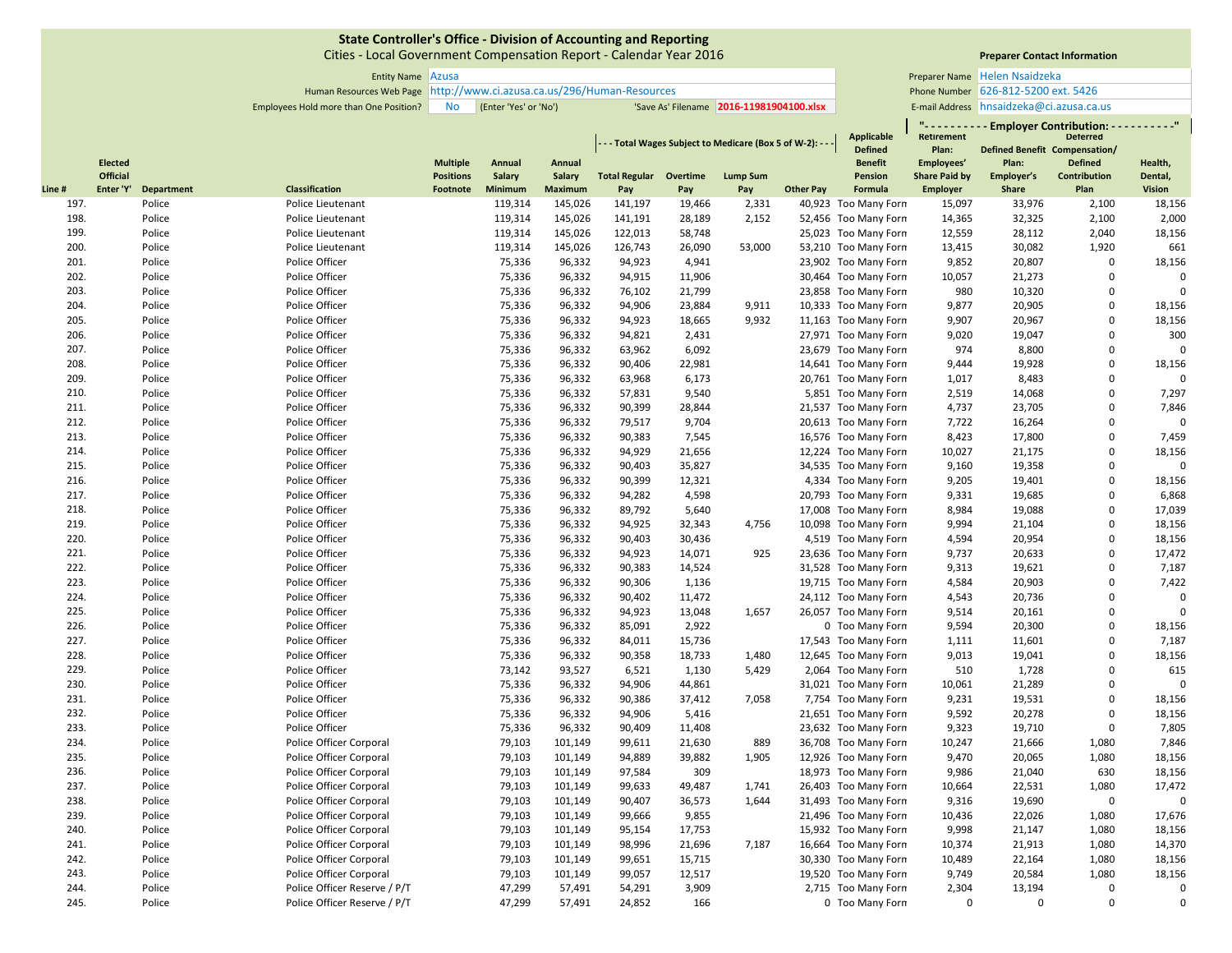Cities ‐ Local Government Compensation Report ‐ Calendar Year 2016

# **Preparer Contact Information**

Entity Name Preparer Name Azusa Helen Nsaidzeka 626‐812‐5200 ext. 5426 E-mail Address hnsaidzeka@ci.azusa.ca.us

Human Resources Web Page Phone Number http://www.ci.azusa.ca.us/296/Human‐Resources

Employees Hold more than One Position? No (Enter 'Yes' or 'No') 'Save As' Filename 2016-11981904100.xlsx | E-mail Address

|       |                |            |                                |                  |         |                |                                                             |             |                 |                  | <b>Applicable</b>    | <b>Retirement</b>    | <b>Employer Contribution:</b>        | <b>Deterred</b> | . <sup>0</sup> |
|-------|----------------|------------|--------------------------------|------------------|---------|----------------|-------------------------------------------------------------|-------------|-----------------|------------------|----------------------|----------------------|--------------------------------------|-----------------|----------------|
|       |                |            |                                |                  |         |                | - - - Total Wages Subject to Medicare (Box 5 of W-2): - - - |             |                 |                  | <b>Defined</b>       | Plan:                | <b>Defined Benefit Compensation/</b> |                 |                |
|       | <b>Elected</b> |            |                                | <b>Multiple</b>  | Annual  | Annual         |                                                             |             |                 |                  | <b>Benefit</b>       | Employees'           | Plan:                                | <b>Defined</b>  | Health,        |
|       | Official       |            |                                | <b>Positions</b> | Salary  | <b>Salary</b>  | <b>Total Regular Overtime</b>                               |             | <b>Lump Sum</b> |                  | Pension              | <b>Share Paid by</b> | Employer's                           | Contribution    | Dental,        |
| Line# | Enter 'Y'      | Department | Classification                 | Footnote         | Minimum | <b>Maximum</b> | Pay                                                         | Pay         | Pay             | <b>Other Pay</b> | Formula              | <b>Employer</b>      | Share                                | Plan            | <b>Vision</b>  |
| 246.  |                | Police     | Police Officer Reserve / P/T   |                  | 47,299  | 57,491         | 5,825                                                       | 0           |                 |                  | 0 Too Many Forn      | 0                    | 0                                    | $\mathbf 0$     | $\mathbf 0$    |
| 247.  |                | Police     | Police Officer Reserve / P/T   |                  | 47,299  | 57,491         | 13,539                                                      | $\Omega$    |                 |                  | 0 Too Many Forn      | $\mathbf 0$          | 0                                    | $\Omega$        | $\Omega$       |
| 248.  |                | Police     | Police Officer Reserve / P/T   |                  | 47,299  | 57,491         | 4,687                                                       | $\Omega$    |                 |                  | 0 Too Many Forn      | $\Omega$             | $\Omega$                             | $\Omega$        | $\mathbf 0$    |
| 249.  |                | Police     | Police Officer Trainee         |                  | 61,510  | 74,140         | 10,646                                                      | $\Omega$    |                 |                  | 74 Too Many Forn     | 4                    | $\mathbf 0$                          | $\Omega$        | 1,119          |
| 250.  |                | Police     | <b>Police Officer Trainee</b>  |                  | 61,510  | 74,140         | 10,646                                                      | 0           |                 |                  | 74 Too Many Forn     | 4                    | 2,287                                | $\Omega$        | 1,095          |
| 251.  |                | Police     | Police Officer Trainee         |                  | 59,719  | 71,981         | 10,623                                                      | $\Omega$    | 664             |                  | 3,099 Too Many Forn  | 6                    | 1,267                                | $\Omega$        | $\Omega$       |
| 252.  |                | Police     | Police Officer Trainee         |                  | 61,510  | 74,140         | 10,646                                                      | $\Omega$    |                 |                  | 74 Too Many Forn     | 4                    | 2,287                                | $\Omega$        | 1,198          |
| 253.  |                | Police     | Police Records Specialist I    |                  | 38,353  | 46,144         | 40,233                                                      | 2,148       |                 |                  | 20,274 Too Many Forn | 24                   | 7,222                                | 540             | 1,088          |
| 254.  |                | Police     | Police Records Specialist II   |                  | 41,308  | 49,746         | 53,253                                                      | 7,232       | 978             |                  | 24,108 Too Many Forn | 4,377                | 6,318                                | 540             | $\mathbf 0$    |
| 255.  |                | Police     | Police Records Speclst III     |                  | 45,983  | 55,892         | 55,172                                                      | 24,012      |                 |                  | 25,192 Too Many Forn | 4,600                | 6,643                                | 540             | $\mathbf 0$    |
| 256.  |                | Police     | Police Records Speclst III     |                  | 45,983  | 55,892         | 55,180                                                      | 7,955       | 865             |                  | 17,396 Too Many Forn | 4,458                | 6,428                                | 540             | 6,715          |
| 257.  |                | Police     | Police Records Supervisor      |                  | 48,281  | 58,686         | 57,917                                                      | 20,279      | 960             |                  | 24,417 Too Many Forn | 4,848                | 6,993                                | 540             | 1,322          |
| 258.  |                | Police     | Police Sergeant                |                  | 99,978  | 121,524        | 118,298                                                     | 14,503      | 77,960          |                  | 50,883 Too Many Forn | 13,901               | 31,565                               | 1,440           | 7,459          |
| 259.  |                | Police     | Police Sergeant                |                  | 99,978  | 121,524        | 118,315                                                     | 15,239      | 10,334          |                  | 3,110 Too Many Forn  | 12,884               | 29,001                               | 1,440           | 18,156         |
| 260.  |                | Police     | Police Sergeant                |                  | 99,978  | 121,524        | 96,778                                                      | 13,540      |                 |                  | 33,142 Too Many Forn | 9,574                | 20,183                               | 1,170           | 8,048          |
| 261.  |                | Police     | Police Sergeant                |                  | 99,978  | 121,524        | 99,806                                                      | 13,227      |                 |                  | 44,565 Too Many Forn | 10,503               | 22,188                               | 1,080           | $\Omega$       |
| 262.  |                | Police     | Police Sergeant                |                  | 99,978  | 121,524        | 107,722                                                     | 37,364      |                 |                  | 39,482 Too Many Forn | 10,809               | 24,227                               | 1,440           | $\Omega$       |
| 263.  |                | Police     | Police Sergeant                |                  | 99,978  | 121,524        | 118,307                                                     | 13,323      |                 |                  | 30,412 Too Many Forn | 12,214               | 27,478                               | 1,440           | 18,156         |
| 264.  |                | Police     | Police Sergeant                |                  | 99,978  | 121,524        | 114,653                                                     | 13,732      | 21,345          |                  | 7,922 Too Many Forn  | 13,319               | 30,099                               | 1,440           | 18,156         |
| 265.  |                | Police     | Police Sergeant                |                  | 99,978  | 121,524        | 118,296                                                     | 16,025      | 1,149           |                  | 29,078 Too Many Forn | 13,697               | 31,167                               | 1,440           | 18,156         |
| 266.  |                | Police     | <b>Police Sergeant</b>         |                  | 99,978  | 121,524        | 118,296                                                     | 22,329      | 53,000          |                  | 38,061 Too Many Forn | 12,564               | 28,250                               | 1,440           | 18,156         |
| 267.  |                | Police     | Police Sergeant-Reserve / P/T  |                  | 47,299  | 57,491         | 46,764                                                      | 1,524       |                 |                  | 2,338 Too Many Forn  | 1,988                | 11,364                               | $\Omega$        | $\Omega$       |
| 268.  |                | Police     | Prop, Evid& Crime Scene Tech   |                  | 61,319  | 73,955         | 73,013                                                      | 5,764       | 540             |                  | 17,466 Too Many Forn | 5,389                | 7,762                                | 540             | 7,187          |
| 269.  |                | Police     | <b>Training Coordinator</b>    |                  | 63,312  | 76,359         | 75,379                                                      | $\Omega$    |                 |                  | 26,767 Too Many Forn | 5,648                | 8,135                                | 540             | 1,200          |
| 270.  |                | Purchas    | Buyer                          |                  | 60,433  | 73,041         | 72,104                                                      | $\mathbf 0$ |                 |                  | 9,740 Too Many Forn  | 5,667                | 14,205                               | $\mathbf 0$     | 17,692         |
| 271.  |                | Purchas    | <b>Store Keeper</b>            |                  | 51,658  | 62,790         | 62,031                                                      | 15          |                 |                  | 17,849 Too Many Forn | 4,532                | 11,145                               | $\mathbf 0$     | 6,798          |
| 272.  |                | Recreat    | Assistant Recreation Leadr P/T |                  | 20,800  | 25,293         | 2,504                                                       | $\mathbf 0$ |                 | $\mathbf 0$      |                      | $\mathbf 0$          | 0                                    | $\Omega$        | $\mathbf 0$    |
| 273.  |                | Recreat    | Assistant Recreation Leadr P/T |                  | 20,800  | 25,293         | 7,612                                                       | $\Omega$    |                 | $\Omega$         |                      | 0                    | $\Omega$                             | $\Omega$        | $\mathbf 0$    |
| 274.  |                | Recreat    | Assistant Recreation Leadr P/T |                  | 20,800  | 25,293         | 15,351                                                      | 32          |                 | 436              |                      | $\Omega$             | $\Omega$                             | $\Omega$        | $\Omega$       |
| 275.  |                | Recreat    | Assistant Recreation Leadr P/T |                  | 20,800  | 25,293         | 6,081                                                       | $\Omega$    |                 | 40               |                      | $\mathbf 0$          | $\Omega$                             | $\Omega$        | $\Omega$       |
| 276.  |                | Recreat    | Assistant Recreation Leadr P/T |                  | 20,800  | 25,293         | 9,019                                                       | $\mathbf 0$ |                 |                  | 85 Too Many Forn     | 203                  | 1,557                                | $\Omega$        | $\Omega$       |
| 277.  |                | Recreat    | Assistant Recreation Leadr P/T |                  | 20,800  | 25,293         | 3,540                                                       | $\Omega$    |                 | $\Omega$         |                      | 0                    | $\Omega$                             | $\Omega$        | $\Omega$       |
| 278.  |                | Recreat    | Assistant Recreation Leadr P/T |                  | 20,800  | 25,293         | 4,085                                                       | $\Omega$    |                 | $\Omega$         |                      | $\mathbf 0$          | $\Omega$                             | $\Omega$        | $\Omega$       |
| 279.  |                | Recreat    | Assistant Recreation Leadr P/T |                  | 20,800  | 25,293         | 2,153                                                       | 0           |                 | $\Omega$         |                      | $\mathbf 0$          | 0                                    | $\Omega$        | $\Omega$       |
| 280.  |                | Recreat    | Assistant Recreation Leadr P/T |                  | 20,800  | 25,293         | 1,648                                                       | 0           |                 | $\Omega$         |                      | $\mathbf 0$          | 0                                    | $\Omega$        | $\Omega$       |
| 281.  |                | Recreat    | Assistant Recreation Leadr P/T |                  | 20,800  | 25,293         | 4,357                                                       | $\Omega$    |                 | $\Omega$         |                      | $\Omega$             | $\Omega$                             | $\Omega$        | $\Omega$       |
| 282.  |                | Recreat    | Assistant Recreation Leadr P/T |                  | 20,800  | 25,293         | 4,847                                                       | 0           |                 | $\Omega$         |                      | $\Omega$             | $\Omega$                             | $\Omega$        | $\Omega$       |
| 283.  |                | Recreat    | Assistant Recreation Leadr P/T |                  | 20,800  | 25,293         | 1,487                                                       | $\Omega$    |                 | 49               |                      | $\Omega$             | $\Omega$                             | $\Omega$        | $\Omega$       |
| 284.  |                | Recreat    | Assistant Recreation Leadr P/T |                  | 20,800  | 25,293         | 2,618                                                       | $\mathbf 0$ |                 | $\Omega$         |                      | $\Omega$             | $\Omega$                             | $\Omega$        | $\Omega$       |
| 285.  |                | Recreat    | Assistant Recreation Leadr P/T |                  | 20,800  | 25,293         | 1,210                                                       | $\Omega$    |                 | $\Omega$         |                      | $\Omega$             | $\Omega$                             | $\Omega$        | $\Omega$       |
| 286.  |                | Recreat    | Assistant Recreation Leadr P/T |                  | 20,800  | 25,293         | 1,797                                                       | $\mathbf 0$ |                 | $\Omega$         |                      | $\mathbf 0$          | $\Omega$                             | $\Omega$        | $\Omega$       |
| 287.  |                | Recreat    | Assistant Recreation Leadr P/T |                  | 20,800  | 25,293         | 5,342                                                       | $\mathbf 0$ |                 | $\Omega$         |                      | $\mathbf 0$          | 0                                    | $\Omega$        | $\Omega$       |
| 288.  |                | Recreat    | Assistant Recreation Leadr P/T |                  | 20,800  | 25,293         | 1,560                                                       | $\Omega$    |                 | $\Omega$         |                      | $\Omega$             | $\Omega$                             | $\Omega$        | $\Omega$       |
| 289.  |                | Recreat    | Assistant Recreation Leadr P/T |                  | 20,800  | 25,293         | 5,760                                                       | $\Omega$    |                 | $\Omega$         |                      | $\Omega$             | $\Omega$                             | $\Omega$        | $\Omega$       |
| 290.  |                | Recreat    | Assistant Recreation Leadr P/T |                  | 20,800  | 25,293         | 8,867                                                       | $\mathbf 0$ |                 | $\mathbf 0$      |                      | $\mathbf 0$          | 0                                    | $\mathbf 0$     | $\Omega$       |
| 291.  |                | Recreat    | Assistant Recreation Leadr P/T |                  | 20,800  | 25,293         | 127                                                         | $\Omega$    |                 | 10               |                      | $\Omega$             | $\Omega$                             | $\Omega$        | $\Omega$       |
| 292.  |                | Recreat    | Assistant Recreation Leadr P/T |                  | 20,800  | 25,293         | 8,324                                                       | 0           |                 | 223              |                      | $\Omega$             | $\Omega$                             | $\Omega$        | $\Omega$       |
| 293.  |                | Recreat    | Assistant Recreation Leadr P/T |                  | 20,800  | 25,293         | 1,476                                                       | $\Omega$    |                 | $\Omega$         |                      | $\Omega$             | $\mathbf 0$                          | $\Omega$        | $\Omega$       |
| 294.  |                | Recreat    | Assistant Recreation Leadr P/T |                  | 20,800  | 25,293         | 8,141                                                       | $\Omega$    |                 | $\Omega$         |                      | $\Omega$             | $\Omega$                             | $\Omega$        | $\Omega$       |
|       |                |            |                                |                  |         |                |                                                             |             |                 |                  |                      |                      |                                      |                 |                |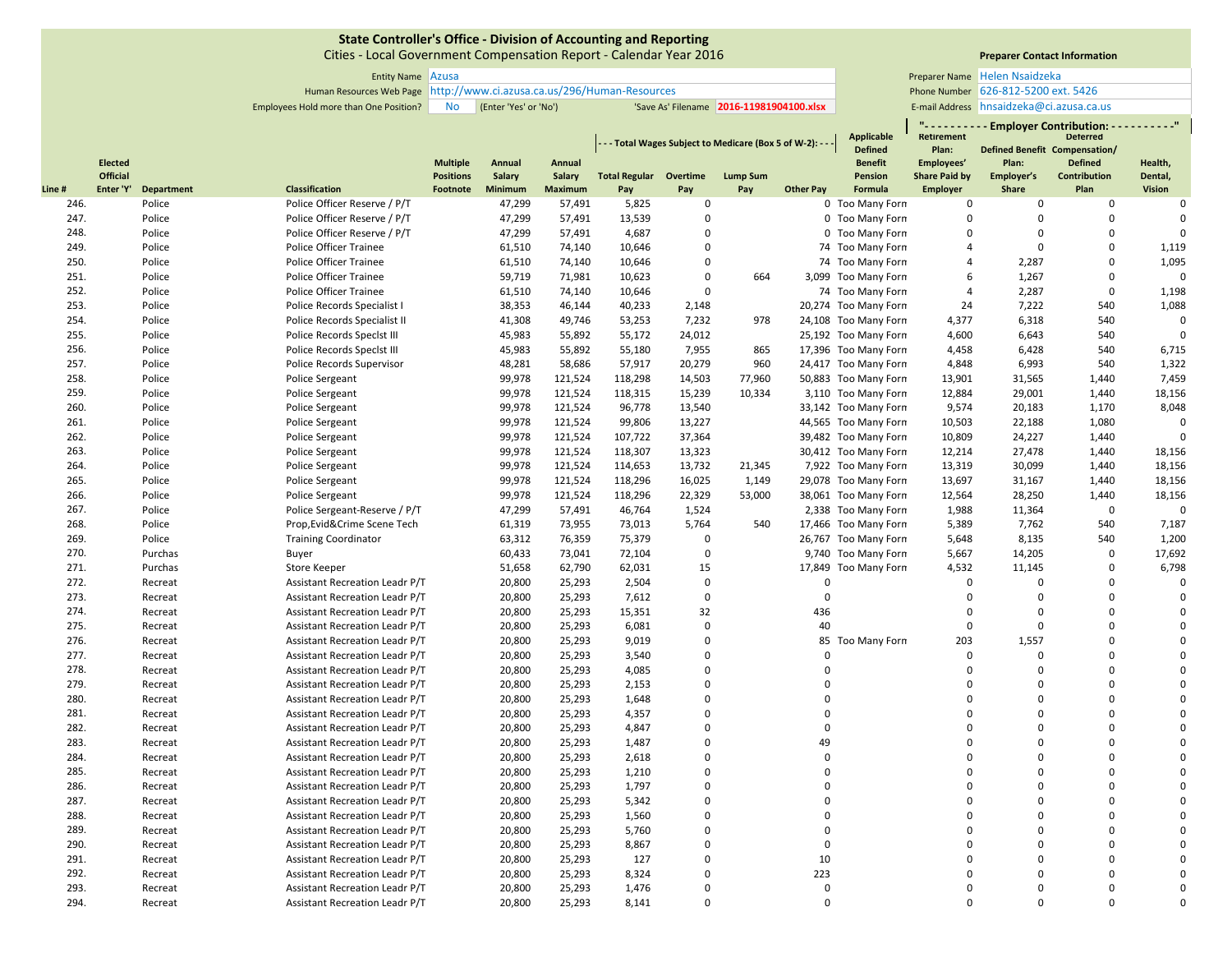Cities ‐ Local Government Compensation Report ‐ Calendar Year 2016

**Preparer Contact Information**

**" ‐ ‐ ‐ ‐ ‐ ‐ ‐ ‐ ‐ ‐ Employer Contribution: ‐ ‐ ‐ ‐ ‐ ‐ ‐ ‐ ‐ ‐"**

Entity Name Preparer Name Azusa Helen Nsaidzeka 626‐812‐5200 ext. 5426 E-mail Address hnsaidzeka@ci.azusa.ca.us

Human Resources Web Page Phone Number http://www.ci.azusa.ca.us/296/Human‐Resources Employees Hold more than One Position? No (Enter 'Yes' or 'No') 'Save As' Filename 2016-11981904100.xlsx | E-mail Address

|       |                |                   |                                       |                  |         |                | - - - Total Wages Subject to Medicare (Box 5 of W-2): - - |             |                 | Applicable<br><b>Defined</b> | <b>Retirement</b><br>Plan: | Defined Benefit Compensation/ | <b>Deterred</b> |                     |               |
|-------|----------------|-------------------|---------------------------------------|------------------|---------|----------------|-----------------------------------------------------------|-------------|-----------------|------------------------------|----------------------------|-------------------------------|-----------------|---------------------|---------------|
|       | <b>Elected</b> |                   |                                       | <b>Multiple</b>  | Annual  | Annual         |                                                           |             |                 |                              | <b>Benefit</b>             | Employees'                    | Plan:           | <b>Defined</b>      | Health,       |
|       | Official       |                   |                                       | <b>Positions</b> | Salary  | Salary         | <b>Total Regular Overtime</b>                             |             | <b>Lump Sum</b> |                              | <b>Pension</b>             | <b>Share Paid by</b>          | Employer's      | <b>Contribution</b> | Dental,       |
| Line# | Enter 'Y'      | <b>Department</b> | <b>Classification</b>                 | Footnote         | Minimum | <b>Maximum</b> | Pay                                                       | Pay         | Pay             | <b>Other Pay</b>             | <b>Formula</b>             | <b>Employer</b>               | Share           | Plan                | <b>Vision</b> |
| 295.  |                | Recreat           | Assistant Recreation Leadr P/T        |                  | 20,800  | 25,293         | 7,333                                                     | $\mathbf 0$ |                 | $\Omega$                     |                            | 0                             | 0               | 0                   | $\Omega$      |
| 296.  |                | Recreat           | <b>Assistant Recreation Leadr P/T</b> |                  | 20,800  | 25,293         | 10,472                                                    | 21          |                 | $\Omega$                     |                            | $\Omega$                      | $\Omega$        | $\mathbf 0$         | $\Omega$      |
| 297.  |                | Recreat           | Assistant Recreation Leadr P/T        |                  | 20,800  | 25,293         | 1,326                                                     | $\Omega$    |                 | 53                           |                            | $\Omega$                      | $\Omega$        | $\Omega$            | $\Omega$      |
| 298.  |                | Recreat           | Assistant Recreation Leadr P/T        |                  | 20,800  | 25,293         | 1,596                                                     | $\Omega$    |                 | $\Omega$                     |                            | $\Omega$                      | $\Omega$        | $\Omega$            | $\Omega$      |
| 299.  |                | Recreat           | Assistant Recreation Leadr P/T        |                  | 20,800  | 25,293         | 10,529                                                    | $\mathbf 0$ |                 | $\Omega$                     |                            | $\Omega$                      | $\Omega$        | $\Omega$            | $\Omega$      |
| 300.  |                | Recreat           | Assistant Recreation Leadr P/T        |                  | 20,800  | 25,293         | 2,309                                                     | $\Omega$    |                 | $\Omega$                     |                            | $\Omega$                      | $\Omega$        | $\Omega$            | $\Omega$      |
| 301.  |                | Recreat           | <b>Assistant Recreation Leadr P/T</b> |                  | 20,800  | 25,293         | 4,202                                                     | 0           |                 | $\Omega$                     |                            | $\Omega$                      | $\Omega$        | $\mathbf 0$         | $\Omega$      |
| 302.  |                | Recreat           | Assistant Recreation Leadr P/T        |                  | 20,800  | 25,293         | 12,532                                                    | $\Omega$    |                 | $\Omega$                     |                            | $\Omega$                      | $\Omega$        | $\Omega$            | $\Omega$      |
| 303.  |                | Recreat           | <b>Assistant Recreation Leadr P/T</b> |                  | 20,800  | 25,293         | 4,555                                                     | $\mathbf 0$ |                 | $\Omega$                     |                            | $\Omega$                      | $\Omega$        | $\Omega$            | $\Omega$      |
| 304.  |                | Recreat           | Custodian / Part-Time                 |                  | 25,189  | 30,597         | 14,612                                                    | $\mathbf 0$ |                 |                              | 118 Too Many Forn          | 319                           | 2,518           | $\Omega$            | $\Omega$      |
| 305.  |                | Recreat           | Dir Of Recreation&Family Svc          |                  | 159,094 | 159,094        | 156,692                                                   | $\mathbf 0$ | 11,094          |                              | 81,938 Too Many Forn       | 12,308                        | 43,518          | 2,160               | $\Omega$      |
| 306.  |                | Recreat           | Instructor Guard / Part-Time          |                  | 22,547  | 27,456         | 2,914                                                     | 0           |                 | $\Omega$                     |                            | $\mathbf 0$                   | $\mathbf 0$     | $\mathbf 0$         | $\Omega$      |
| 307.  |                | Recreat           | Instructor Guard / Part-Time          |                  | 22,547  | 27,456         | 1,231                                                     | $\mathbf 0$ |                 | $\Omega$                     |                            | $\Omega$                      | $\Omega$        | $\Omega$            | $\Omega$      |
| 308.  |                | Recreat           | Instructor Guard / Part-Time          |                  | 22,547  | 27,456         | 2,474                                                     | $\mathbf 0$ |                 | $\Omega$                     |                            | $\Omega$                      | $\Omega$        | $\mathbf 0$         | $\Omega$      |
| 309.  |                | Recreat           | Instructor Guard / Part-Time          |                  | 22,547  | 27,456         | 2,311                                                     | $\mathbf 0$ |                 | $\Omega$                     |                            | $\Omega$                      | $\Omega$        | $\mathbf 0$         | $\Omega$      |
| 310.  |                | Recreat           | Instructor Guard / Part-Time          |                  | 22,547  | 27,456         | 5,044                                                     | $\mathbf 0$ |                 | $\Omega$                     |                            | $\Omega$                      | $\Omega$        | $\Omega$            | $\Omega$      |
| 311.  |                | Recreat           | Instructor Guard / Part-Time          |                  | 22,547  | 27,456         | 2,507                                                     | $\mathbf 0$ |                 | 197                          |                            | $\Omega$                      | $\Omega$        | $\mathbf 0$         | $\Omega$      |
| 312.  |                | Recreat           | Instructor Guard / Part-Time          |                  | 22,547  | 27,456         | 2,661                                                     | $\Omega$    |                 | $\Omega$                     |                            | $\Omega$                      | $\Omega$        | $\Omega$            | $\Omega$      |
| 313.  |                | Recreat           | Instructor Guard / Part-Time          |                  | 22,547  | 27,456         | 3,005                                                     | $\mathbf 0$ |                 | $\Omega$                     |                            | $\Omega$                      | $\Omega$        | $\Omega$            | $\Omega$      |
| 314.  |                | Recreat           | Instructor Guard / Part-Time          |                  | 22,547  | 27,456         | 2,913                                                     | $\Omega$    |                 | $\Omega$                     |                            | $\Omega$                      | $\Omega$        | $\Omega$            | $\Omega$      |
| 315.  |                | Recreat           | Instructor Guard / Part-Time          |                  | 22,547  | 27,456         | 4,469                                                     | $\Omega$    |                 | $\Omega$                     |                            | $\Omega$                      | $\Omega$        | $\Omega$            | $\Omega$      |
| 316.  |                | Recreat           | Instructor Guard / Part-Time          |                  | 22,547  | 27,456         | 5,679                                                     | $\mathbf 0$ |                 | $\Omega$                     |                            | $\Omega$                      | $\Omega$        | $\mathbf 0$         | $\Omega$      |
| 317.  |                | Recreat           | Lifeguard / Part-Time                 |                  | 20,800  | 25,293         | 2,312                                                     | $\Omega$    |                 | $\Omega$                     |                            | $\Omega$                      | $\Omega$        | $\Omega$            | $\Omega$      |
| 318.  |                | Recreat           | Lifeguard / Part-Time                 |                  | 20,800  | 25,293         | 7,112                                                     | $\mathbf 0$ |                 | $\Omega$                     |                            | $\Omega$                      | $\Omega$        | $\mathbf 0$         | $\Omega$      |
| 319.  |                | Recreat           | Lifeguard / Part-Time                 |                  | 20,800  | 25,293         | 2,474                                                     | $\Omega$    |                 | $\Omega$                     |                            | $\Omega$                      | $\Omega$        | $\Omega$            | $\Omega$      |
| 320.  |                | Recreat           | Lifeguard / Part-Time                 |                  | 20,800  | 25,293         | 2,893                                                     | $\mathbf 0$ |                 | $\Omega$                     |                            | $\Omega$                      | $\Omega$        | $\Omega$            | $\Omega$      |
| 321.  |                | Recreat           | Lifeguard / Part-Time                 |                  | 20,800  | 25,293         | 2,628                                                     | $\mathbf 0$ |                 | $\Omega$                     |                            | $\Omega$                      | $\Omega$        | $\mathbf 0$         | $\Omega$      |
| 322.  |                | Recreat           | Lifeguard / Part-Time                 |                  | 20,800  | 25,293         | 2,332                                                     | $\Omega$    |                 | $\Omega$                     |                            | $\Omega$                      | $\Omega$        | $\Omega$            | $\Omega$      |
| 323.  |                | Recreat           | Lifeguard / Part-Time                 |                  | 20,800  | 25,293         | 1,127                                                     | $\mathbf 0$ |                 | $\Omega$                     |                            | $\Omega$                      | $\Omega$        | $\Omega$            | $\Omega$      |
| 324.  |                | Recreat           | Lifeguard / Part-Time                 |                  | 20,800  | 25,293         | 2,700                                                     | $\mathbf 0$ |                 | $\Omega$                     |                            | $\Omega$                      | $\Omega$        | $\mathbf 0$         | $\Omega$      |
| 325.  |                | Recreat           | Lifeguard / Part-Time                 |                  | 20,800  | 25,293         | 2,880                                                     | $\Omega$    |                 | $\Omega$                     |                            | $\Omega$                      | $\Omega$        | $\Omega$            | $\Omega$      |
| 326.  |                | Recreat           | Lifeguard / Part-Time                 |                  | 20,800  | 25,293         | 3,075                                                     | $\mathbf 0$ |                 | $\Omega$                     |                            | $\Omega$                      | $\Omega$        | $\mathbf 0$         | $\Omega$      |
| 327.  |                | Recreat           | Lifeguard / Part-Time                 |                  | 20,800  | 25,293         | 2,697                                                     | $\Omega$    |                 | $\Omega$                     |                            | $\Omega$                      | $\Omega$        | $\Omega$            | $\Omega$      |
| 328.  |                | Recreat           | Lifeguard / Part-Time                 |                  | 20,800  | 25,293         | 5,683                                                     | $\mathbf 0$ |                 |                              |                            | $\Omega$                      | $\Omega$        | $\Omega$            | $\Omega$      |
| 329.  |                | Recreat           | Lifeguard / Part-Time                 |                  | 20,800  | 25,293         | 3,771                                                     | $\Omega$    |                 |                              |                            | $\Omega$                      | $\Omega$        | $\Omega$            | $\Omega$      |
| 330.  |                | Recreat           | Lifeguard / Part-Time                 |                  | 20,800  | 25,293         | 2,476                                                     | $\Omega$    |                 | $\Omega$                     |                            | $\Omega$                      | $\Omega$        | $\Omega$            | $\Omega$      |
| 331.  |                | Recreat           | Pool Manager / Part-Time              |                  | 31,387  | 38,106         | 17,809                                                    | $\mathbf 0$ |                 |                              | 0 Too Many Forn            | 378                           | 3,032           | $\Omega$            | $\Omega$      |
| 332.  |                | Recreat           | <b>Recreation Coordinator</b>         |                  | 42,223  | 51,323         | 50,330                                                    | 1,906       | 2,629           |                              | 4,387 Too Many Forn        | 3,919                         | 5,814           | 540                 | 16,152        |
| 333.  |                | Recreat           | Recreation Leader / Part-Time         |                  | 23,504  | 28,600         | 4,642                                                     | $\mathbf 0$ |                 | $\Omega$                     |                            | $\mathbf 0$                   | $\Omega$        | $\mathbf 0$         | $\Omega$      |
| 334.  |                | Recreat           | Recreation Leader / Part-Time         |                  | 23,504  | 28,600         | 2,308                                                     | 0           |                 |                              | 115 Too Many Forn          | 20                            | 121             | $\mathbf 0$         | $\Omega$      |
| 335.  |                | Recreat           | Recreation Leader / Part-Time         |                  | 23,504  | 28,600         | 1,165                                                     | $\Omega$    |                 | 12                           |                            | $\Omega$                      | $\Omega$        | $\Omega$            | $\Omega$      |
| 336.  |                | Recreat           | Recreation Leader / Part-Time         |                  | 23,504  | 28,600         | 11,747                                                    | $\mathbf 0$ |                 | 204                          |                            | $\Omega$                      | $\Omega$        | $\Omega$            | $\Omega$      |
| 337.  |                | Recreat           | Recreation Leader / Part-Time         |                  | 23,504  | 28,600         | 9.344                                                     | $\mathbf 0$ |                 | $\Omega$                     |                            | $\Omega$                      | $\Omega$        | $\Omega$            |               |
| 338.  |                | Recreat           | Recreation Leader / Part-Time         |                  | 23,504  | 28,600         | 5,993                                                     | $\mathbf 0$ |                 |                              | 40 Too Many Forn           | 133                           | 995             | $\mathbf 0$         | $\Omega$      |
| 339.  |                | Recreat           | Recreation Leader / Part-Time         |                  | 23,504  | 28,600         | 15,547                                                    | 0           |                 |                              | 0 Too Many Forn            | 334                           | 2,655           | $\mathbf 0$         | $\Omega$      |
| 340.  |                | Recreat           | Recreation Leader / Part-Time         |                  | 23,504  | 27,456         | 11,373                                                    | $\Omega$    |                 |                              | 0 Too Many Forn            | 251                           | 1,957           | $\Omega$            | $\Omega$      |
| 341.  |                | Recreat           | Recreation Leader / Part-Time         |                  | 23,504  | 28,600         | 4,697                                                     | $\mathbf 0$ |                 | $\Omega$                     |                            | $\mathbf 0$                   | $\Omega$        | $\Omega$            | $\Omega$      |
| 342.  |                | Recreat           | Recreation Leader / Part-Time         |                  | 23,504  | 28,600         | 17,081                                                    | 0           |                 |                              | 0 Too Many Forn            | 365                           | 2,918           | $\Omega$            | $\Omega$      |
| 343.  |                | Recreat           | Recreation Leader / Part-Time         |                  | 23,504  | 28,600         | 10,210                                                    | $\Omega$    |                 | $\Omega$                     |                            | $\Omega$                      | $\mathbf 0$     | $\Omega$            | $\Omega$      |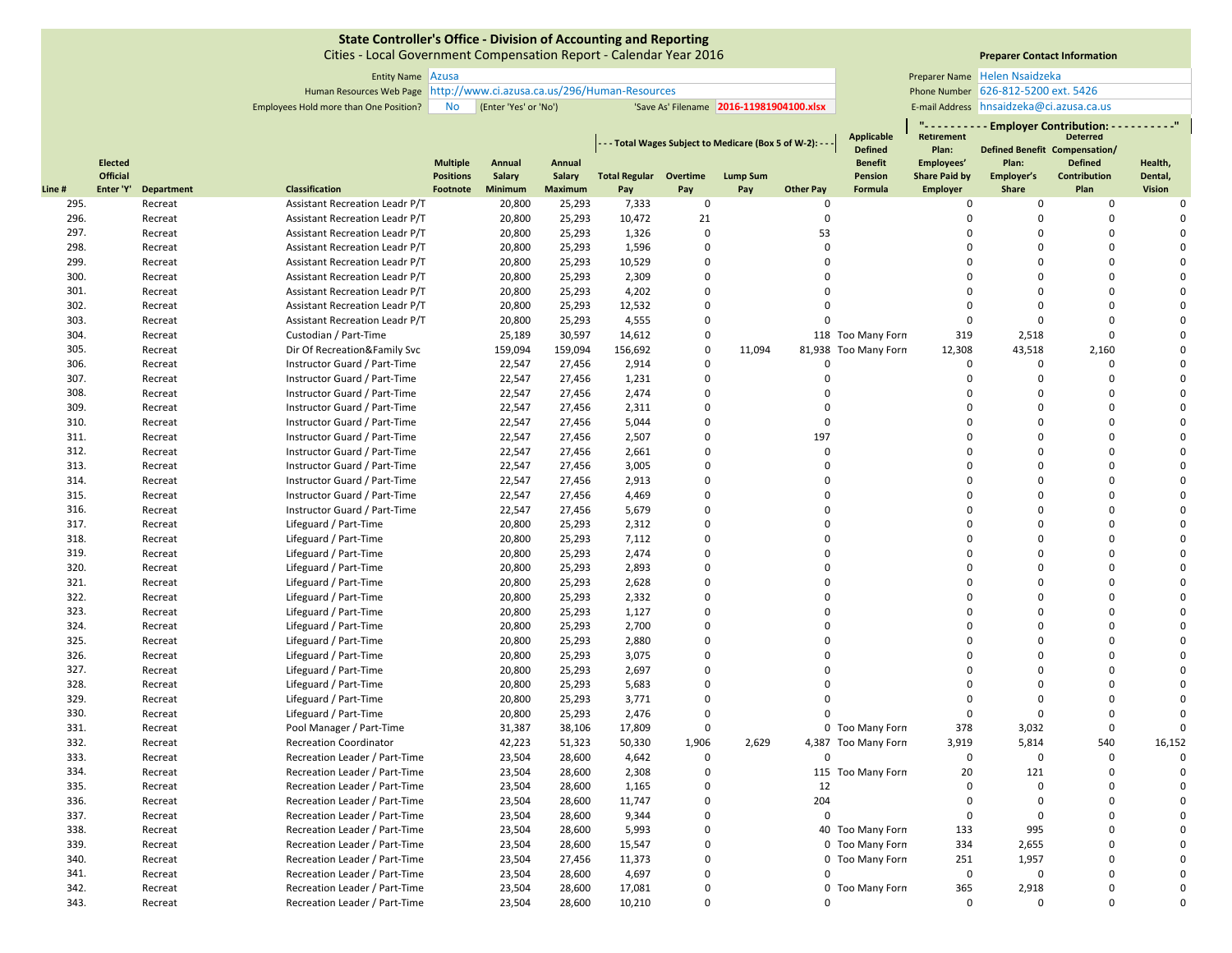Cities ‐ Local Government Compensation Report ‐ Calendar Year 2016

Entity Name Preparer Name Azusa Human Resources Web Page Phone Number http://www.ci.azusa.ca.us/296/Human‐Resources

# **Preparer Contact Information**

**" ‐ ‐ ‐ ‐ ‐ ‐ ‐ ‐ ‐ ‐ Employer Contribution: ‐ ‐ ‐ ‐ ‐ ‐ ‐ ‐ ‐ ‐"**

Employees Hold more than One Position? No (Enter 'Yes' or 'No') 'Save As' Filename 2016-11981904100.xlsx | E-mail Address Helen Nsaidzeka 626‐812‐5200 ext. 5426 E-mail Address hnsaidzeka@ci.azusa.ca.us

|       |           |                |                                      |                  |                |                |                               |             | - - - Total Wages Subject to Medicare (Box 5 of W-2): - - |                  | Applicable<br><b>Defined</b> | Retirement<br>Plan:  |             | <b>Deterred</b><br>Defined Benefit Compensation/ |               |
|-------|-----------|----------------|--------------------------------------|------------------|----------------|----------------|-------------------------------|-------------|-----------------------------------------------------------|------------------|------------------------------|----------------------|-------------|--------------------------------------------------|---------------|
|       | Elected   |                |                                      | <b>Multiple</b>  | Annual         | Annual         |                               |             |                                                           |                  | <b>Benefit</b>               | Employees'           | Plan:       | <b>Defined</b>                                   | Health,       |
|       | Official  |                |                                      | <b>Positions</b> | <b>Salary</b>  | Salary         | <b>Total Regular Overtime</b> |             | <b>Lump Sum</b>                                           |                  | <b>Pension</b>               | <b>Share Paid by</b> | Employer's  | Contribution                                     | Dental,       |
| Line# | Enter 'Y' | Department     | <b>Classification</b>                | Footnote         | <b>Minimum</b> | <b>Maximum</b> | Pay                           | Pay         | Pay                                                       | <b>Other Pay</b> | Formula                      | Employer             | Share       | Plan                                             | <b>Vision</b> |
| 344.  |           | Recreat        | Recreation Leader / Part-Time        |                  | 23,504         | 28,600         | 2,121                         | 0           |                                                           | 47               |                              | $\bf{0}$             | $\mathbf 0$ | $\mathbf 0$                                      | $\mathbf 0$   |
| 345.  |           | Recreat        | Recreation Leader / Part-Time        |                  | 23,504         | 28,600         | 6.712                         | $\mathbf 0$ |                                                           | $\Omega$         |                              | $\mathbf 0$          | $\Omega$    | $\mathbf 0$                                      | $\Omega$      |
| 346.  |           | Recreat        | Recreation Leader / Part-Time        |                  | 23,504         | 28,600         | 13,965                        | 39          |                                                           | $\mathbf 0$      |                              | 0                    | $\Omega$    | $\Omega$                                         | $\Omega$      |
| 347.  |           | Recreat        | Recreation Leader / Part-Time        |                  | 23,504         | 28,600         | 3,526                         | $\Omega$    |                                                           |                  | 0 Too Many Forn              | 74                   | 618         | $\Omega$                                         |               |
| 348.  |           | Recreat        | Recreation Leader / Part-Time        |                  | 23,504         | 28,600         | 9,219                         | 0           |                                                           | $\Omega$         |                              | 0                    | $\Omega$    | $\Omega$                                         | $\Omega$      |
| 349.  |           | Recreat        | Recreation Leader / Part-Time        |                  | 23,504         | 28,600         | 11,924                        | $\mathbf 0$ |                                                           |                  | 596 Too Many Forn            | 264                  | 2,079       | $\Omega$                                         | $\Omega$      |
| 350.  |           | Recreat        | Recreation Leader / Part-Time        |                  | 23,504         | 28,600         | 15,441                        | $\mathbf 0$ |                                                           |                  | 178 Too Many Forn            | 333                  | 2,658       | $\Omega$                                         |               |
| 351.  |           | Recreat        | Recreation Leader / Part-Time        |                  | 23,504         | 28,600         | 12,131                        | $\mathbf 0$ |                                                           | $\mathbf 0$      |                              | 0                    | $\Omega$    | $\Omega$                                         | $\Omega$      |
| 352.  |           | Recreat        | Recreation Leader / Part-Time        |                  | 23,504         | 28,600         | 2,527                         | $\Omega$    |                                                           |                  | 0 Too Many Forn              | $\overline{7}$       | 451         | $\Omega$                                         |               |
| 353.  |           | Recreat        | Recreation Leader / Part-Time        |                  | 23,504         | 28,600         | 16,217                        | 0           |                                                           |                  | 0 Too Many Forn              | 345                  | 2,754       | $\Omega$                                         | $\Omega$      |
| 354.  |           | Recreat        | Recreation Leader / Part-Time        |                  | 23,504         | 28,600         | 3,260                         | $\Omega$    |                                                           | $\Omega$         |                              | 0                    | $\mathbf 0$ | $\Omega$                                         | $\Omega$      |
| 355.  |           | Recreat        | Recreation Leader / Part-Time        |                  | 23,504         | 28,600         | 12,251                        | $\mathbf 0$ |                                                           | $\Omega$         |                              | $\mathbf 0$          | $\Omega$    | $\Omega$                                         | $\Omega$      |
| 356.  |           | Recreat        | Recreation Leader / Part-Time        |                  | 23,504         | 28,600         | 8,140                         | $\mathbf 0$ |                                                           |                  | 0 Too Many Forn              | 183                  | 1,413       | $\Omega$                                         | $\Omega$      |
| 357.  |           | Recreat        | Recreation Leader / Part-Time        |                  | 23,504         | 28,600         | 1,608                         | $\Omega$    |                                                           | $\Omega$         |                              | 0                    | $\Omega$    | $\Omega$                                         | $\Omega$      |
| 358.  |           | Recreat        | Recreation Leader / Part-Time        |                  | 23,504         | 28,600         | 17,622                        | 0           |                                                           |                  | 999 Too Many Forn            | 396                  | 3,194       | $\Omega$                                         | $\Omega$      |
| 359.  |           | Recreat        | Recreation Leader / Part-Time        |                  | 23,504         | 28,600         | 6,660                         | 0           |                                                           | $\Omega$         |                              | 0                    | $\mathbf 0$ | $\Omega$                                         | $\Omega$      |
| 360.  |           | Recreat        | Recreation Leader / Part-Time        |                  | 23,504         | 28,600         | 1,677                         | $\mathbf 0$ |                                                           |                  | 90 Too Many Forn             | 43                   | 327         | $\mathbf 0$                                      | $\Omega$      |
| 361.  |           | Recreat        | Recreation Leader / Part-Time        |                  | 23,504         | 28,600         | 13,902                        | $\mathbf 0$ |                                                           |                  | 482 Too Many Forn            | 0                    | $\Omega$    | $\Omega$                                         | $\Omega$      |
| 362.  |           | Recreat        | Recreation Leader / Part-Time        |                  | 23,504         | 28,600         | 3,852                         | 0           |                                                           | $\Omega$         |                              | 0                    | $\Omega$    | $\mathbf 0$                                      | $\Omega$      |
| 363.  |           | Recreat        | <b>Recreation Superintendent</b>     |                  | 72,994         | 88,725         | 87,528                        | 0           | 5,056                                                     |                  | 11,171 Too Many Forn         | 6,606                | 18,881      | 1,800                                            | 14,258        |
| 364.  |           | Recreat        | Senior Office Specialist             |                  | 44,489         | 53,498         | 52,463                        | 70          | 3,326                                                     |                  | 11,185 Too Many Forn         | 4,182                | 6,198       | 540                                              | 14,543        |
| 365.  |           | Senior         | Asst Office Specialist I P/T         |                  | 24,502         | 29,723         | 14,726                        | $\mathbf 0$ |                                                           |                  | 736 Too Many Forn            | 333                  | 2,641       | $\mathbf 0$                                      | $\Omega$      |
| 366.  |           | Senior         | Custodian / Part-Time                |                  | 25,189         | 30,597         | 1,238                         | 0           |                                                           | $\Omega$         |                              | 0                    | $\Omega$    | $\mathbf 0$                                      | $\mathbf 0$   |
| 367.  |           | Senior         | Home Delivered Meal Mgr-P/T          |                  | 25,917         | 31,512         | 21,141                        | $\Omega$    |                                                           |                  | 0 Too Many Forn              | 447                  | 3,604       | $\mathbf 0$                                      | $\Omega$      |
| 368.  |           | Senior         | Recreation Leader / Part-Time        |                  | 23,504         | 28,600         | 14,972                        | 0           |                                                           |                  | 748 Too Many Forn            | 339                  | 2,688       | $\mathbf 0$                                      | $\Omega$      |
| 369.  |           | Senior         | <b>Recreation Supervisor</b>         |                  | 63,723         | 77,456         | 75,958                        | $\mathbf 0$ | 2,979                                                     |                  | 22,656 Too Many Forn         | 5,588                | 8,280       | 540                                              | 661           |
| 370.  |           | Senior         | Senior Office Specialist             |                  | 44,489         | 53,498         | 52,466                        | $\mathbf 0$ |                                                           |                  | 1,080 Too Many Forn          | 3,939                | 5,838       | 540                                              | 16,152        |
| 371.  |           | Senior         | Senior Recreation Leader / P/T       |                  | 33,301         | 40,456         | 25,161                        | $\mathbf 0$ |                                                           |                  | 0 Too Many Forn              | 628                  | 5,118       | $\mathbf 0$                                      | 1,500         |
| 372.  |           | <b>Streets</b> | Asst Street Maint Wkr I P/T          |                  | 29,848         | 36,296         | 8,403                         | $\Omega$    |                                                           | 184              |                              | $\mathbf 0$          | $\Omega$    | $\mathbf 0$                                      | $\mathbf 0$   |
| 373.  |           | <b>Streets</b> | Asst Street Maint Wkr I P/T          |                  | 29,848         | 36,296         | 18,698                        | 0           |                                                           |                  | 22 Too Many Forn             | 13                   | 1,885       | $\mathbf{0}$                                     | $\mathbf{0}$  |
| 374.  |           | <b>Streets</b> | Asst Street Maint Wkr I P/T          |                  | 29,848         | 36,296         | 2,692                         | $\mathbf 0$ |                                                           | $\mathbf 0$      |                              | 0                    | $\mathbf 0$ | $\mathbf 0$                                      | $\mathbf 0$   |
| 375.  |           | <b>Streets</b> | <b>Public Works Supervisor</b>       |                  | 69,024         | 83,899         | 82,269                        | 7,694       | 3,306                                                     |                  | 16,422 Too Many Forn         | 6,139                | 12,628      | 540                                              | 13,939        |
| 376.  |           | <b>Streets</b> | Senior Admin Tech                    |                  | 54,204         | 65,307         | 62,152                        | 1,757       | 2,041                                                     |                  | 6,578 Too Many Forn          | 4,754                | 7,046       | 540                                              | 15,939        |
| 377.  |           | <b>Streets</b> | Senior Mgmt Analyst                  |                  | 64,760         | 80,950         | 69,544                        | $\mathbf 0$ |                                                           |                  | 14,184 Too Many Forn         | 5,075                | 7,315       | 1,950                                            | 7,107         |
| 378.  |           | <b>Streets</b> | <b>Street Maint Crew Supervisor</b>  |                  | 58,597         | 71,224         | 69,840                        | 3,253       |                                                           |                  | 8,766 Too Many Forn          | 5,243                | 10,784      | 540                                              | 13,394        |
| 379.  |           | <b>Streets</b> | <b>Street Maint Worker I</b>         |                  | 43,653         | 53,061         | 50,427                        | 46          |                                                           |                  | 20,901 Too Many Forn         | 24                   | 8,931       | 585                                              | $\Omega$      |
| 380.  |           | <b>Streets</b> | <b>Street Maint Worker I</b>         |                  | 43,653         | 53,061         | 50,232                        | 464         |                                                           |                  | 17,961 Too Many Forn         | 3,649                | 7,501       | 540                                              | 661           |
| 381.  |           | <b>Streets</b> | Street Maint Worker I P/T            |                  | 41,954         | 50,981         | 30,158                        | $\mathbf 0$ |                                                           |                  | 850 Too Many Forn            | 644                  | 5,252       | $\mathbf 0$                                      | $\mathbf 0$   |
| 382.  |           | <b>Streets</b> | Street Maint Worker I P/T            |                  | 41,954         | 50,981         | 25,961                        | $\mathbf 0$ |                                                           |                  | 1,298 Too Many Forn          | 569                  | 4,646       | $\mathbf 0$                                      | $\mathbf{0}$  |
| 383.  |           | <b>Streets</b> | <b>Street Maint Worker II</b>        |                  | 47,980         | 58,320         | 56,215                        | 9           |                                                           |                  | 20,053 Too Many Forn         | 4,096                | 8,422       | 540                                              |               |
| 384.  |           | <b>Streets</b> | Street Maint Worker III Fund34       |                  | 53,264         | 64,743         | 63,485                        | 3,068       |                                                           |                  | 13,844 Too Many Forn         | 5,122                | 10,827      | 540                                              | 13,052        |
| 385.  |           | <b>Streets</b> | Street Maintenance Worker I          |                  | 43,653         | 53,061         | 51,095                        | 45          |                                                           |                  | 19,518 Too Many Forn         | 3,699                | 7,604       | 540                                              | $\Omega$      |
| 386.  |           | <b>Streets</b> | <b>Street Maintenance Worker III</b> |                  | 53,264         | 64,743         | 63,485                        | 10,445      | 1,052                                                     |                  | 22,589 Too Many Forn         | 4,570                | 9,398       | 540                                              |               |
| 387.  |           | <b>Streets</b> | <b>Street Maintenance Worker III</b> |                  | 53,264         | 64,743         | 63,485                        | 7,713       | 1,115                                                     |                  | 4,465 Too Many Forn          | 4,646                | 9,556       | 540                                              | 15,495        |
| 388.  |           | <b>Streets</b> | <b>Street Maintenance Worker III</b> |                  | 53,264         | 64,743         | 63,485                        | 6,222       | 2,023                                                     |                  | 5,224 Too Many Forn          | 4,891                | 10,060      | 540                                              | 16,152        |
| 389.  |           | <b>Streets</b> | <b>Street Maintenance Worker III</b> |                  | 53,264         | 64,743         | 63,485                        | 4,585       |                                                           |                  | 20,792 Too Many Forn         | 4,719                | 9,707       | 540                                              | $\Omega$      |
| 390.  |           | Transp         | <b>Bus Driver</b>                    |                  | 44,489         | 53,498         | 50,629                        | 189         |                                                           |                  | 0 Too Many Forn              | 3,497                | 5,470       | $\mathbf 0$                                      | 14,806        |
| 391.  |           | Transp         | <b>Bus Driver</b>                    |                  | 44,489         | 53,498         | 48,143                        | $\mathbf 0$ | 3,195                                                     |                  | 0 Too Many Forn              | 4,134                | 6,127       | 540                                              | 14,543        |
| 392.  |           | Transp         | <b>Bus Driver P/T</b>                |                  | 41,912         | 50,398         | 36,591                        | $\mathbf 0$ |                                                           |                  | 1,829 Too Many Forn          | 793                  | 6,501       | $\mathbf{0}$                                     | $\Omega$      |
|       |           |                |                                      |                  |                |                |                               |             |                                                           |                  |                              |                      |             |                                                  |               |